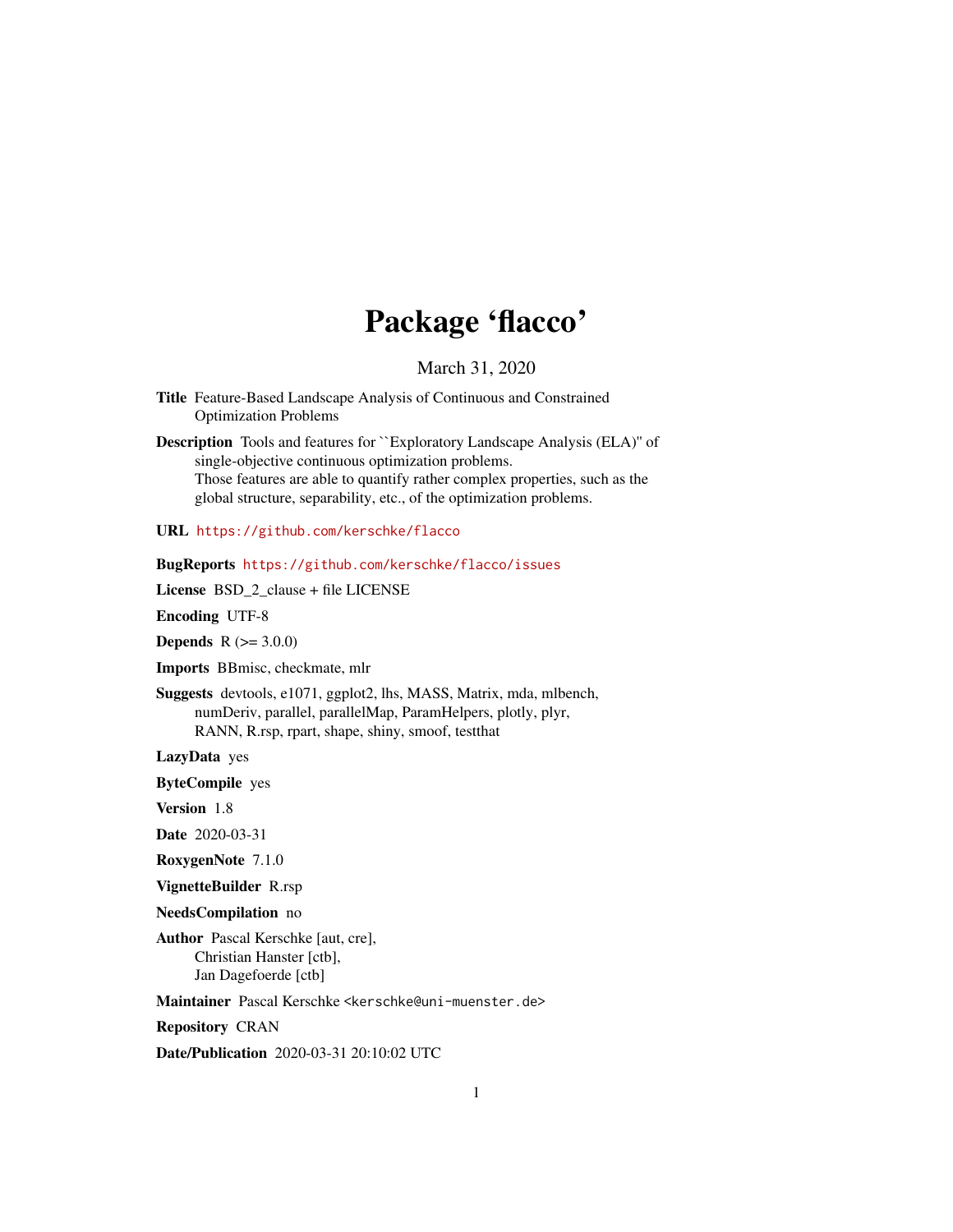# <span id="page-1-0"></span>R topics documented:

| $\overline{2}$ |
|----------------|
| 3              |
| $\mathbf{3}$   |
| 15             |
| 16             |
| 17             |
| 18             |
| 18             |
| 20             |
| <b>20</b>      |
| 21             |
| 22             |
| 22             |
| 23             |
| 24             |
| 25             |
| 25             |
| 28             |
| 29             |
| 29             |
| 31             |
| 32             |
| 34             |
| 36             |
| -37            |
| 37             |
|                |

#### **Index** [38](#page-37-0)

BBOBImport *Shiny server function for BBOB import page module*

# Description

BBOBImport is a [shiny](https://CRAN.R-project.org/package=shiny) server function which will control all aspects of the [BBOBImportPage](#page-2-1) UI Module. It will be called with [callModule](#page-0-0).

# Usage

BBOBImport(input, output, session, stringsAsFactors)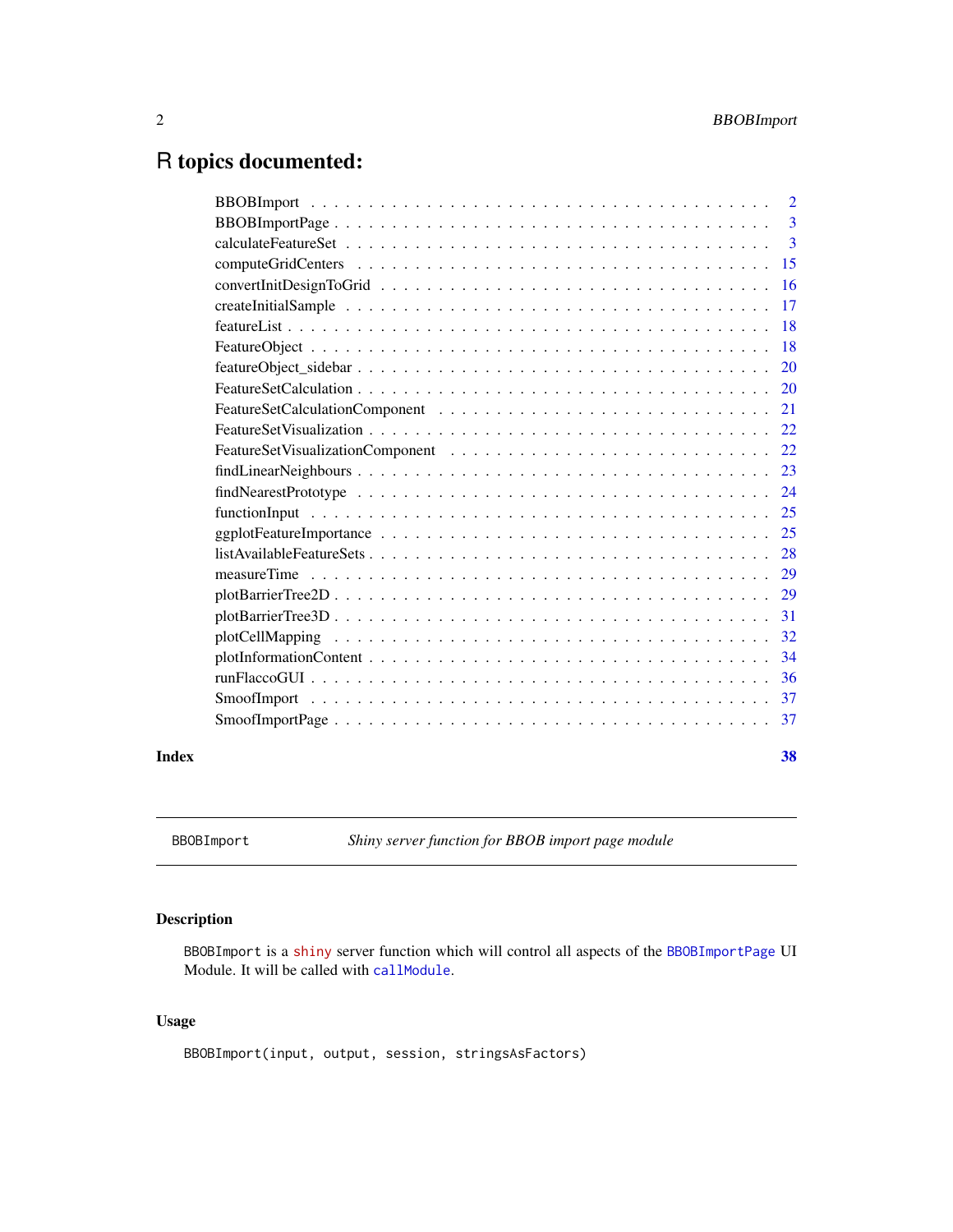# <span id="page-2-0"></span>BBOBImportPage 3

# Arguments

| input            | [shiny-input]<br>shiny input variable for the specific UI module.            |
|------------------|------------------------------------------------------------------------------|
| output           | [shiny-output object]<br>shiny output variable for the specific UI module.   |
| session          | [shiny-session object]<br>shiny session variable for the specific UI module. |
| stringsAsFactors |                                                                              |
|                  | [logical(1)]                                                                 |
|                  | How should strings be treated internally?                                    |

<span id="page-2-1"></span>BBOBImportPage *Shiny UI-Module for Batch Import of BBOB Functions*

# Description

BBOBImportPage is a [shiny](https://CRAN.R-project.org/package=shiny) component which can be added to your [shiny](https://CRAN.R-project.org/package=shiny) app so that you get a batch import for several BBOB functions.

# Usage

BBOBImportPage(id)

# Arguments

| id | [character(1)]                                               |
|----|--------------------------------------------------------------|
|    | Character representing the namespace of the shiny component. |

# Details

It will load a CSV-file with BBOB parameters (the function ID, instance ID and problem dimension) and then calculate the selected features for the specific function(s).

calculateFeatureSet *Calculate Landscape Features*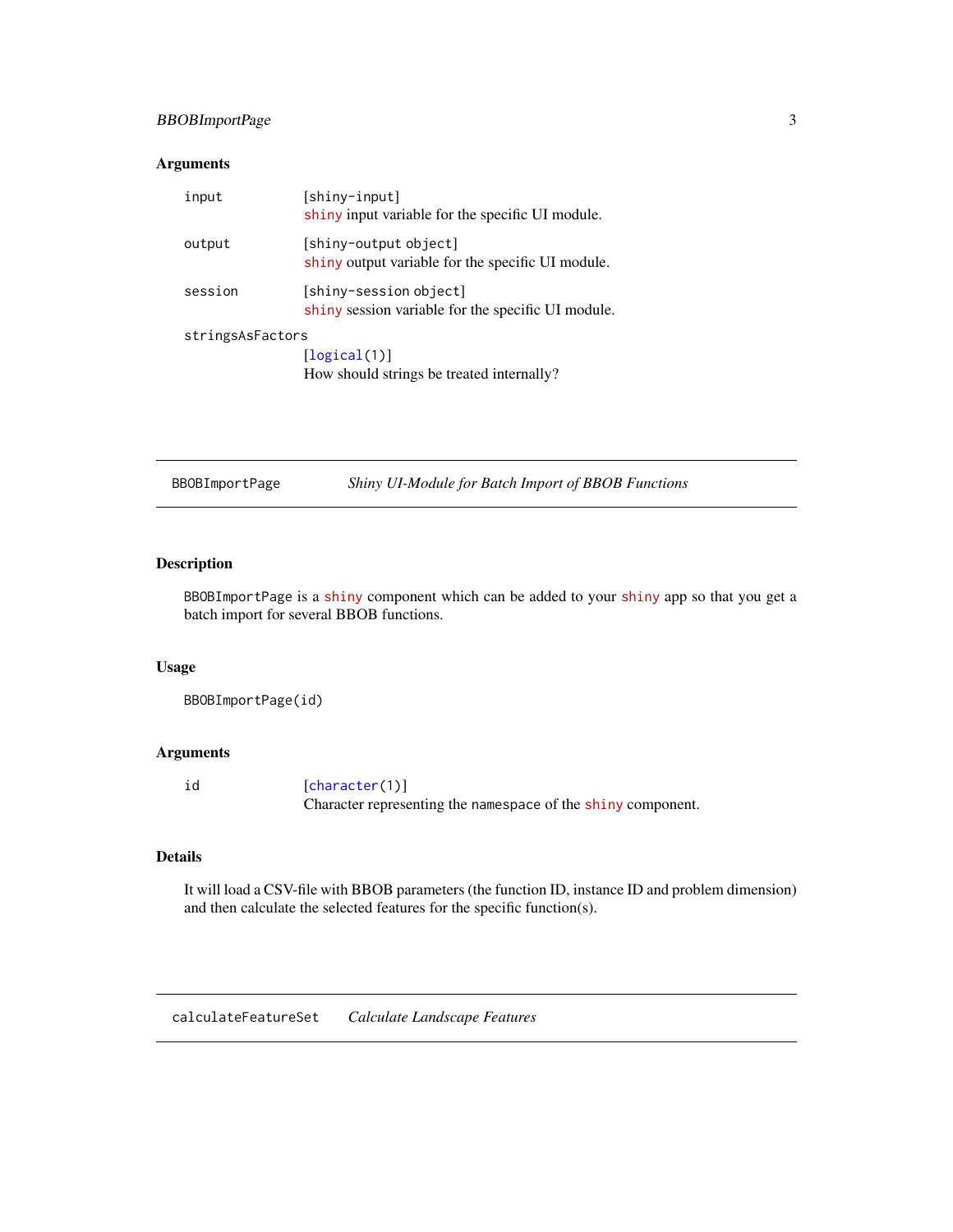#### <span id="page-3-0"></span>**Description**

Performs an Exploratory Landscape Analysis of a continuous function and computes various features, which quantify the function's landscape. Currently, the following feature sets are provided:

- CM: cell mapping features ("cm\_angle", "cm\_conv", "cm\_grad")
- ELA: classical ELA features ("ela\_conv", "ela\_curv", "ela\_distr", "ela\_level", "ela\_local", "ela\_meta")
- GCM: general cell mapping features ("gcm")
- BT: barrier tree features ("bt")
- IC: information content features ("ic")
- Basic: basic features ("basic")
- Disp: dispersion features ("disp")
- LiMo: linear model features ("limo")
- NBC: nearest better clustering features ("nbc")
- PC: principal component features ("pca")

#### Usage

```
calculateFeatureSet(feat.object, set, control, ...)
```

```
calculateFeatures(feat.object, control, ...)
```
# Arguments

| feat.object | [FeatureObject]<br>A feature object as created by createFeatureObject.                                                                                                                    |
|-------------|-------------------------------------------------------------------------------------------------------------------------------------------------------------------------------------------|
| set         | [character(1)]<br>Name of the feature set, which should be computed. All possible feature sets<br>can be listed using listAvailableFeatureSets.                                           |
| control     | [list]<br>A list, which stores additional control arguments. For further information, see<br>details.                                                                                     |
| $\cdot$     | any  <br>Further arguments, e.g. handled by optim (within the computation of the ELA<br>local search features) or density (within the computation of the ELA y-distribution<br>features). |

#### Details

Note that if you want to speed up the runtime of the features, you might consider running your feature computation parallelized. For more information, please refer to the parallelMap package or to <https://mlr.mlr-org.com/articles/tutorial/parallelization.html>.

Furthermore, please consider adapting the feature computation to your needs. Possible control arguments are: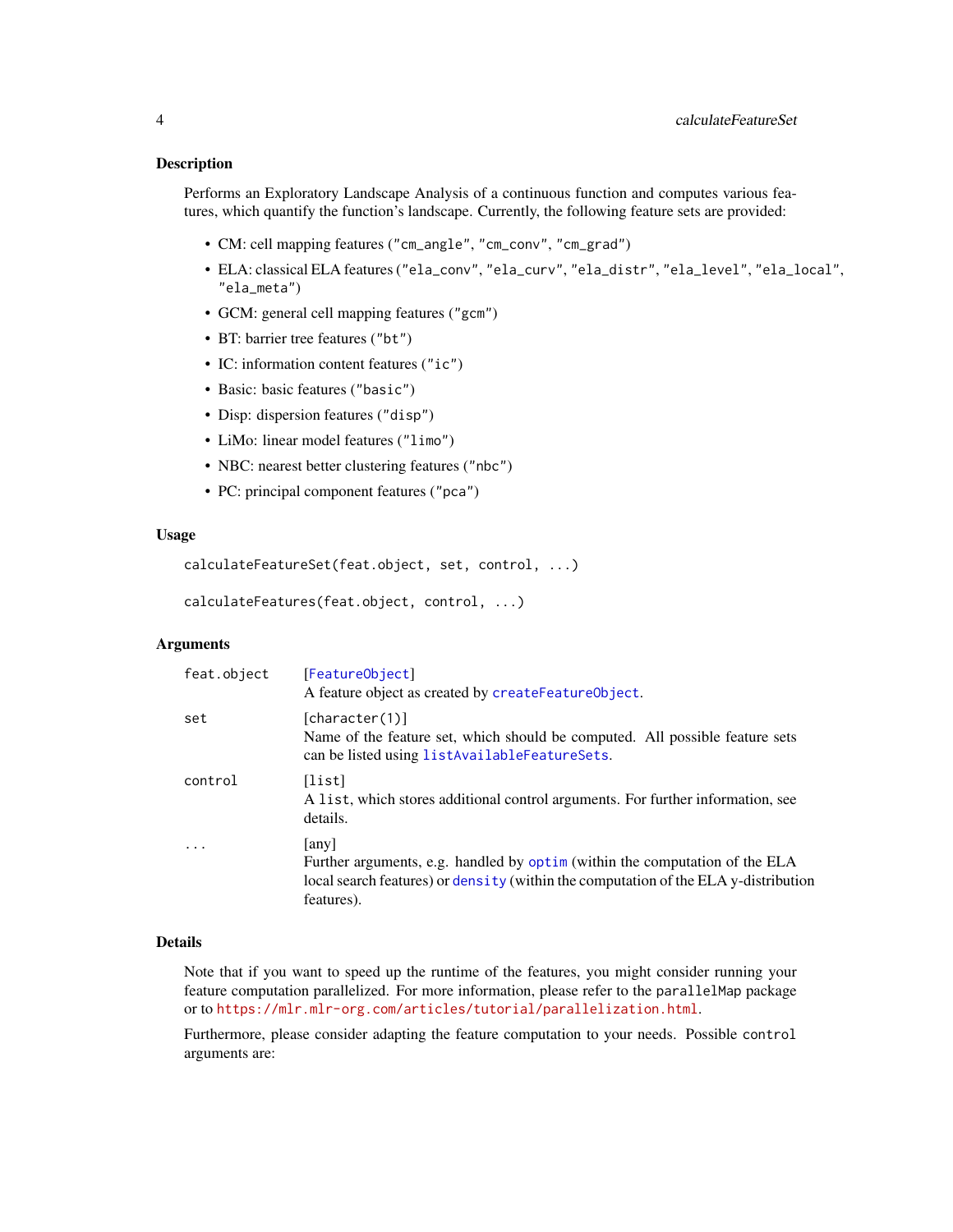# <span id="page-4-0"></span>calculateFeatureSet 5

- general:
	- show\_progress: Show progress bar when computing the features? The default is TRUE.
	- subset: Specify a subset of features that should be computed. Per default, all features will be computed.
	- allow\_cellmapping: Should cell mapping features be computed? The default is TRUE.
	- allow\_costs: Should expensive features, i.e. features, which require additional function evaluations, be computed? The default is TRUE if the feature object provides a function, otherwise FALSE.
	- blacklist: Which features should NOT be computed? The default is NULL, i.e. none of the features will be excluded.
- cell mapping angle features:
	- cm\_angle.show\_warnings: Should possible warnings about NAs in the feature computation be shown? The default is FALSE.
- cell mapping convexity features:
	- cm\_conv.diag: Should cells, which are located on the diagonal compared to the current cell, be considered as neighbouring cells? The default is FALSE, i.e. only cells along the axes are considered as neighbours.
	- cm\_conv.dist\_method: Which distance method should be used for computing the distance between two observations? All methods of [dist](#page-0-0) are possible options with "euclidean" being the default.
	- cm\_conv.minkowski\_p: Value of p in case dist\_meth is "minkowski". The default is 2, i.e. the euclidean distance.
	- cm\_conv.fast\_k: Percentage of elements that should be considered within the nearest neighbour computation. The default is 0.05.
- cell mapping gradient homogeneity features:
	- cm\_grad.dist\_tie\_breaker: How will ties be broken when different observations have the same distance to an observation? Possible values are "sample", "first" and "last". The default is "sample".
	- cm\_grad.dist\_method: Which distance method should be used for computing the distance between two observations? All methods of [dist](#page-0-0) are possible options with "euclidean" being the default.
	- cm\_grad.minkowski\_p: Value of p in case dist\_meth is "minkowski". The default is 2, i.e. the euclidean distance.
	- cm\_grad.show\_warnings: Should possible warnings about (almost) empty cells be shown? The default is FALSE.
- ELA convexity features:
	- ela\_conv.nsample: Number of samples that are drawn for calculating the convexity features. The default is 1000.
	- ela\_conv.threshold: Threshold of the linearity, i.e. the tolerance to / deviation from perfect linearity, in order to still be considered linear. The default is 1e-10.
- ELA curvature features:
	- ela\_curv.sample\_size: Number of samples used for calculating the curvature features. The default is 100\*d.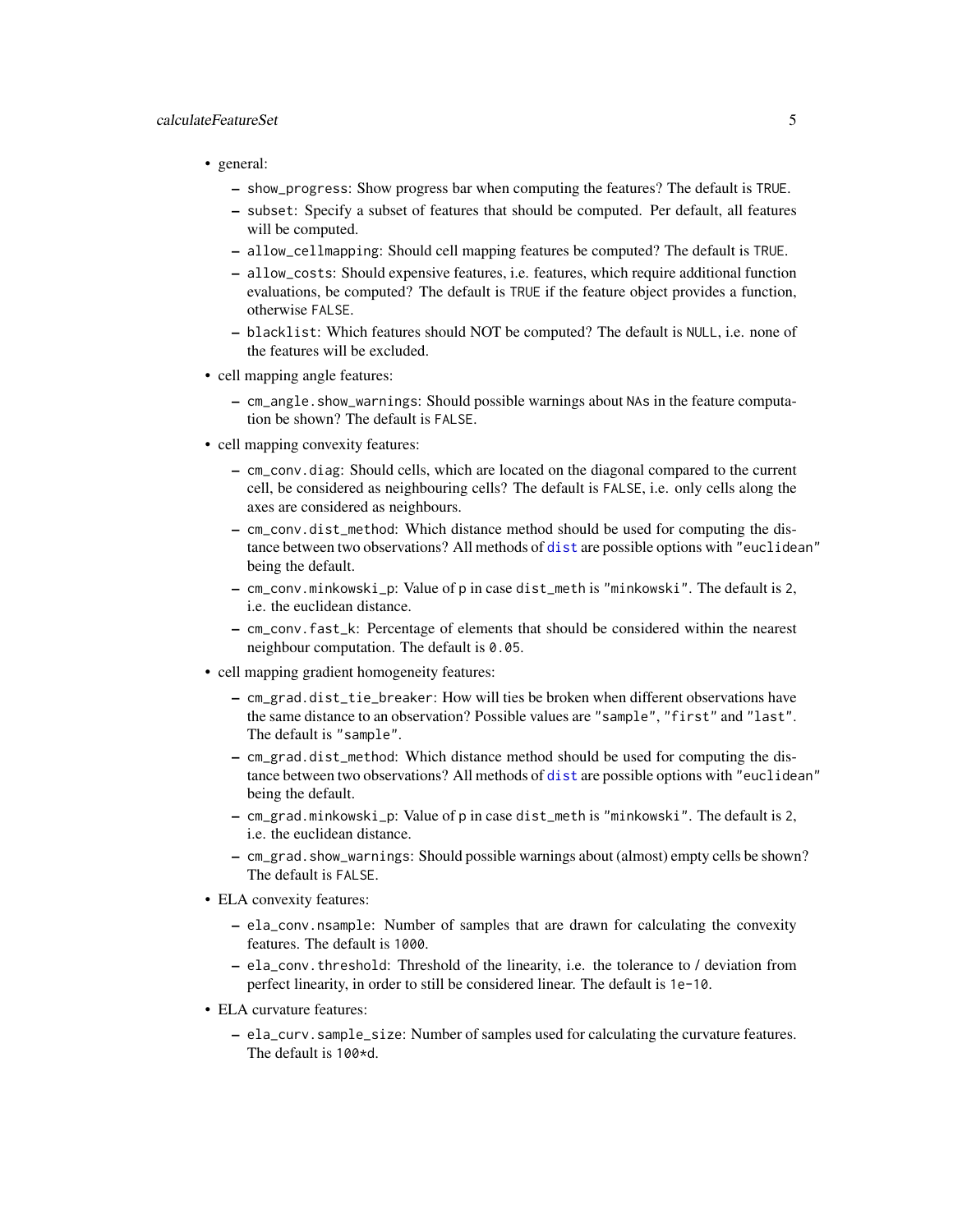- <span id="page-5-0"></span>– ela\_curv.{delta,eps,zero\_tol,r,v}: Parameters used by [grad](#page-0-0) and [hessian](#page-0-0) within the approximation of the gradient and hessian. The default values are identical to the ones from the corresponding functions. Note that we slightly modified [hessian](#page-0-0) in order to assure that we do not exceed the boundaries during the estimation of the Hessian.
- ELA distribution features:
	- ela\_distr.smoothing\_bandwidth: The smoothing bandwidth, which should be used within the [density](#page-0-0) estimation. The default is "SJ".
	- ela\_distr.modemass\_threshold: Threshold that is used in order to classify whether a minimum can be considered as a peak. The default is  $0.01$ .
	- ela\_distr.skewness\_type: Algorithm type for computing the [skewness](#page-0-0). The default is 3.
	- ela\_distr.kurtosis\_type: Algorithm type for computing the [kurtosis](#page-0-0). The default is 3.
- ELA levelset features:
	- ela\_level.quantiles: Cutpoints (quantiles of the objective values) for splitting the objective space. The default is  $c(0.10, 0.25, 0.50)$ .
	- ela\_level.classif\_methods: Methods for classifying the artificially splitted objective space. The default is c("lda", "qda", "mda").
	- ela\_level.resample\_method: Resample technique for training the model, cf. [ResampleDesc](#page-0-0). The default is "CV".
	- ela\_level.resample\_iterations: Number of iterations of the resampling method. The default is 10.
	- ela\_level.resample\_info: Should information regarding the resampling be printed? The default is FALSE.
	- ela\_level.parallelize: Should the levelset features be computed in parallel? The default is FALSE.
	- ela\_level.parallel.mode: Which mode should be used for the parallelized computation? Possible options are "local", "multicore", "socket" (default), "mpi" and "BatchJobs". Note that in case you are using a windows computer you can only use the "socket" mode.
	- ela\_level.parallel.cpus: On how many cpus do you want to compute the features in parallel? Per default, all available cpus are used.
	- ela\_level.parallel.level: On which level should the parallel computation be performed? The default is "mlr.resample", i.e. the internal resampling (performed using mlr) will be done in parallel.
	- ela\_level.parallel.logging: Should slave output be logged? The default is FALSE.
	- ela\_level.parallel.show\_info: Should verbose output of function calls be printed on the console? The default is FALSE.
- ELA local search features:
	- $-$  ela\_local.local\_searches: Number of local searches. The default is  $50 \times d$  with d being the number of features (i.e. the dimension).
	- ela\_local.optim\_method: Local search algorithm. The default is "L-BFGS-B".
	- ela\_local.optim.{lower,upper}: Lower and upper bounds to be considered by the local search algorithm. Per default, the boundaries are the same as defined within the feature object (in case of "L-BFGS-B") or infinity (for all others).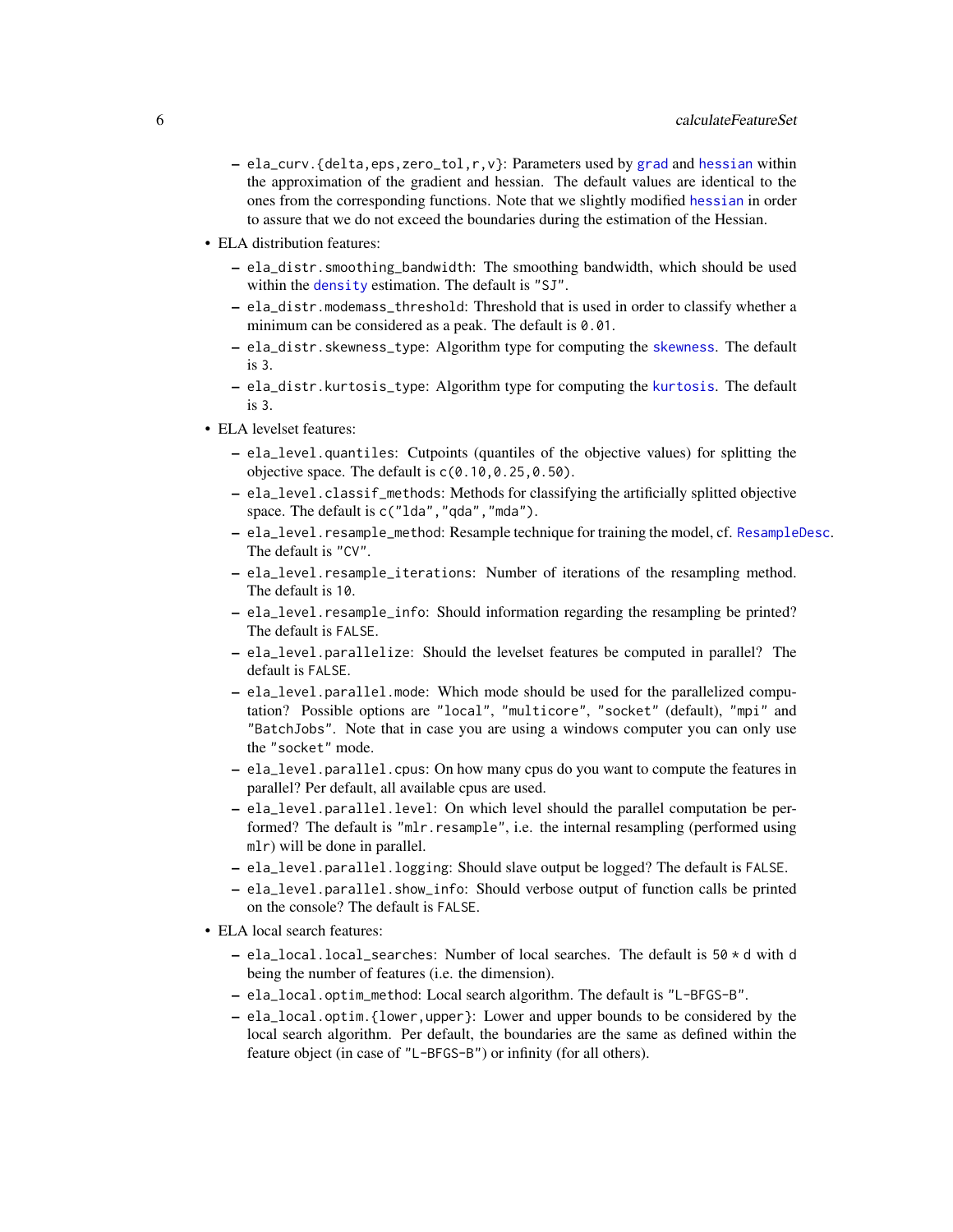- <span id="page-6-0"></span>– ela\_local.optim\_method\_control: Control settings of the local search algorithm. The default is an empty list.
- ela\_local.sample\_seed: Seed, which will be set before the selection of the initial start points of the local search. The default is sample(1:1e6,1).
- ela\_local.clust\_method: Once the local searches converge, basins have to be assigned. This is done using hierarchical clustering methods from [hclust](#page-0-0). The default is "single", i.e. *single linkage clustering*.
- ela\_local.clust\_cut\_function: A function of a hierarchical clustering cl, which defines at which height the dendrogramm should be splitted into clusters (cf. [cutree](#page-0-0)). The default is function(cl) as.numeric(quantile(cl\$height,0.1)), i.e. the 10%quantile of all the distances between clusters.
- GCM features:
	- gcm.approaches: Which approach(es) should be used when computing the representatives of a cell. The default are all three approaches, i.e. c("min", "mean", "near").
	- gcm.cf\_power: Theoretically, we need to compute the canonical form to the power of infinity. However, we use this value as approximation of infinity. The default is 256.
- barrier tree features:
	- gcm.approaches: Which approach(es) should be used when computing the representatives of a cell. The default are all three approaches, i.e. c("min","mean","near").
	- gcm.cf\_power: Theoretically, we need to compute the canonical form to the power of infinity. However, we use this value as approximation of infinity. The default is 256.
	- bt.base: Maximum number of basins, which are joined at a single breakpoint. The default is 4L.
	- bt.max\_depth: Maximum number of levels of the barrier tree. The default is 16L.
- information content features:
	- ic.epsilon: Epsilon values as described in section V.A of Munoz et al. (2015). The default is  $c(0,10^{\circ}(\text{seq}(-5,15,\text{length}.\text{out} = 1000)).$
	- ic.sorting: Sorting strategy, which is used to define the tour through the landscape. Possible values are "nn" (= default) and "random".
	- ic.sample.generate: Should the initial design be created using a LHS? The default is FALSE, i.e. the initial design from the feature object will be used.
	- ic.sample.dimensions: Dimensions of the initial design, if created using a LHS. The default is feat.object\$dimension.
	- ic. sample. size: Size of the initial design, if created using a LHS. The default is 100  $\star$ feat.object\$dimension.
	- ic.sample.lower: Lower bounds of the initial design, if created with a LHS. The default is 100 \* feat.object\$lower.
	- ic.sample.upper: Upper bounds of the initial design, if created with a LHS. The default is 100 \* feat.object\$upper.
	- ic.aggregate\_duplicated: How should observations, which have duplicates in the decision space, be aggregated? The default is mean.
	- ic.show\_warnings: Should warnings be shown, when possible duplicates are removed? The default is FALSE.
	- ic.seed: Possible seed, which can be used for making your experiments reproducable. Per default, a random number will be drawn as seed.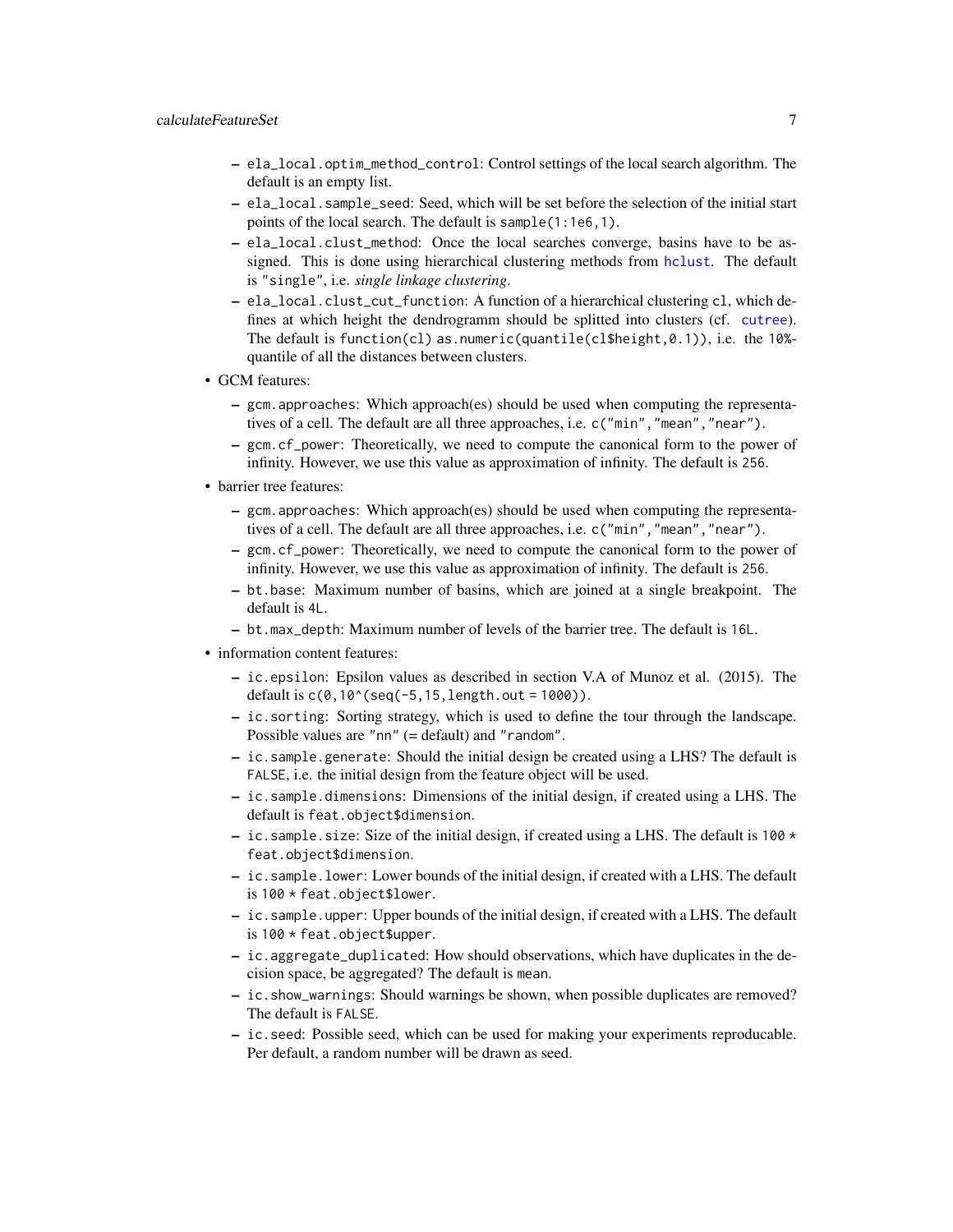- <span id="page-7-0"></span>– ic.nn.start: Which observation should be used as starting value, when exploring the landscape with the nearest neighbour approach. The default is a randomly chosen integer value.
- ic.nn.neighborhood: In order to provide a fast computation of the features, we use RANN::nn2 for computing the nearest neighbors of an observation. Per default, we consider the 20L closest neighbors for finding the nearest not-yet-visited observation. If all of those neighbors have been visited already, we compute the distances to the remaining points separately.
- ic.settling\_sensitivity: Threshold, which should be used for computing the "settling sensitivity". The default is 0.05 (as used in the corresponding paper).
- ic.info\_sensitivity: Portion of partial information sensitivity. The default is 0.5 (as used in the paper).
- dispersion features:
	- disp.quantiles: Quantiles, which should be used for defining the "best" elements of the entire initial design. The default is  $c(0.02, 0.05, 0.1, 0.25)$ .
	- disp.dist\_method: Which distance method should be used for computing the distance between two observations? All methods of [dist](#page-0-0) are possible options with "euclidean" being the default.
	- disp.minkowski\_p: Value of p in case dist\_meth is "minkowski". The default is 2, i.e. the euclidean distance.
- nearest better clustering features:
	- nbc.dist\_method: Which distance method should be used for computing the distance between two observations? All methods of [dist](#page-0-0) are possible options with "euclidean" being the default.
	- nbc.minkowski\_p: Value of p in case dist\_meth is "minkowski". The default is 2, i.e. the euclidean distance.
	- nbc.dist\_tie\_breaker: How will ties be broken when different observations have the same distance to an observation? Possible values are "sample", "first" and "last". The default is "sample".
	- nbc.cor\_na: How should NA's be handled when computing correlations? Any method from the argument use of the function [cor](#page-0-0) is possible. The default is "pairwise.complete.obs".
	- nbc.fast\_k: In case of euclidean distances, the method can find neighbours faster. This parameter controls the percentage of observations that should be considered when looking for the nearest better neighbour, i.e. the nearest neighbour with a better objective value. The default is 0.05, i.e. the 5
- principal component features:
	- pca. {cov, cor}<sub>-</sub>{x, init}: Which proportion of the variance should be explained by the principal components given a principal component analysis based on the covariance / correlation matrix of the decision space  $(x)$  or the entire initial design (init)? The defaults are  $0.9$ .

#### Value

list of (numeric) features: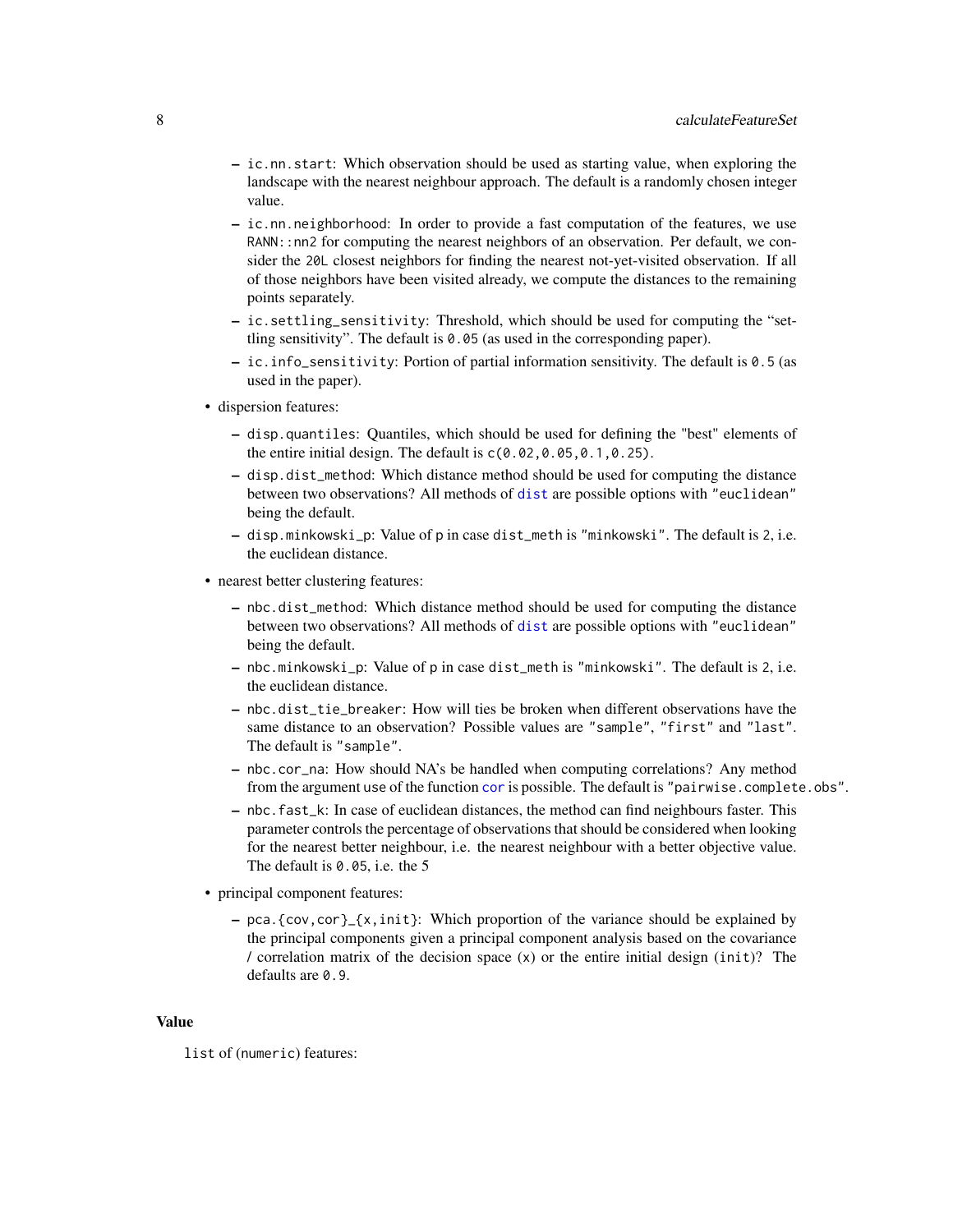#### calculateFeatureSet 9

• cm\_angle – angle features (10):

These features are based on the location of the worst and best element within each cell. To be precise, their distance to the cell center and the angle between these three elements (at the center) are the foundation:

- dist\_ctr2{best,worst}.{mean,sd}: arithmetic mean and standard deviation of distances from the cell center to the best / worst observation within the cell (over all cells)
- angle.{mean,sd}: arithmetic mean and standard deviation of angles (in degree) between worst, center and best element of a cell (over all cells)
- y\_ratio\_best2worst.{mean,sd}: arithmetic mean and standard deviation of the ratios between the distance of the worst and best element within a cell and the worst and best element in the entire initial design (over all cells); note that the distances are only measured in the objective space
- costs\_{fun\_evals,runtime}: number of (additional) function evaluations and runtime (in seconds), which were needed for the computation of these features
- $cm_{\text{conv}}$  cell mapping convexity features (6):

Each cell will be represented by an observation (of the initial design), which is located closest to the cell center. Then, the objectives of three neighbouring cells are compared:

- {convex,concave}.hard: if the objective of the inner cell is above / below the two outer cells, there is strong evidence for convexity / concavity
- $-$  {convex, concave}. soft: if the objective of the inner cell is above / below the arithmetic mean of the two outer cells, there is weak evidence for convexity / concavity
- costs\_{fun\_evals,runtime}: number of (additional) function evaluations and runtime (in seconds), which were needed for the computation of these features
- cm\_grad gradient homogeneity features (4):

Within a cell of the initial grid, the gradients between each observation and its nearest neighbour observation are computed. Those gradients are then directed towards the smaller of the two objective values and afterwards normalized. Then, the length of the sum of all the directed and normalized gradients within a cell is computed. Based on those measurements (one per cell) the following features are computed:

- {mean,sd}: arithmetic mean and standard deviation of the aforementioned lengths
- costs\_{fun\_evals,runtime}: number of (additional) function evaluations and runtime (in seconds), which were needed for the computation of these features
- ela\_conv ELA convexity features (6):

Two observations are chosen randomly from the initial design. Then, a linear (convex) combination of those observations is calculated  $-$  based on a random weight from [0, 1]. The corresponding objective value will be compared to the linear combination of the objectives from the two original observations. This process is replicated convex.nsample (per default 1000) times and will then be aggregated:

- {convex\_p,linear\_p}: percentage of convexity / linearity
- linear\_dev.{orig,abs}: average (original / absolute) deviation between the linear combination of the objectives and the objective of the linear combination of the observations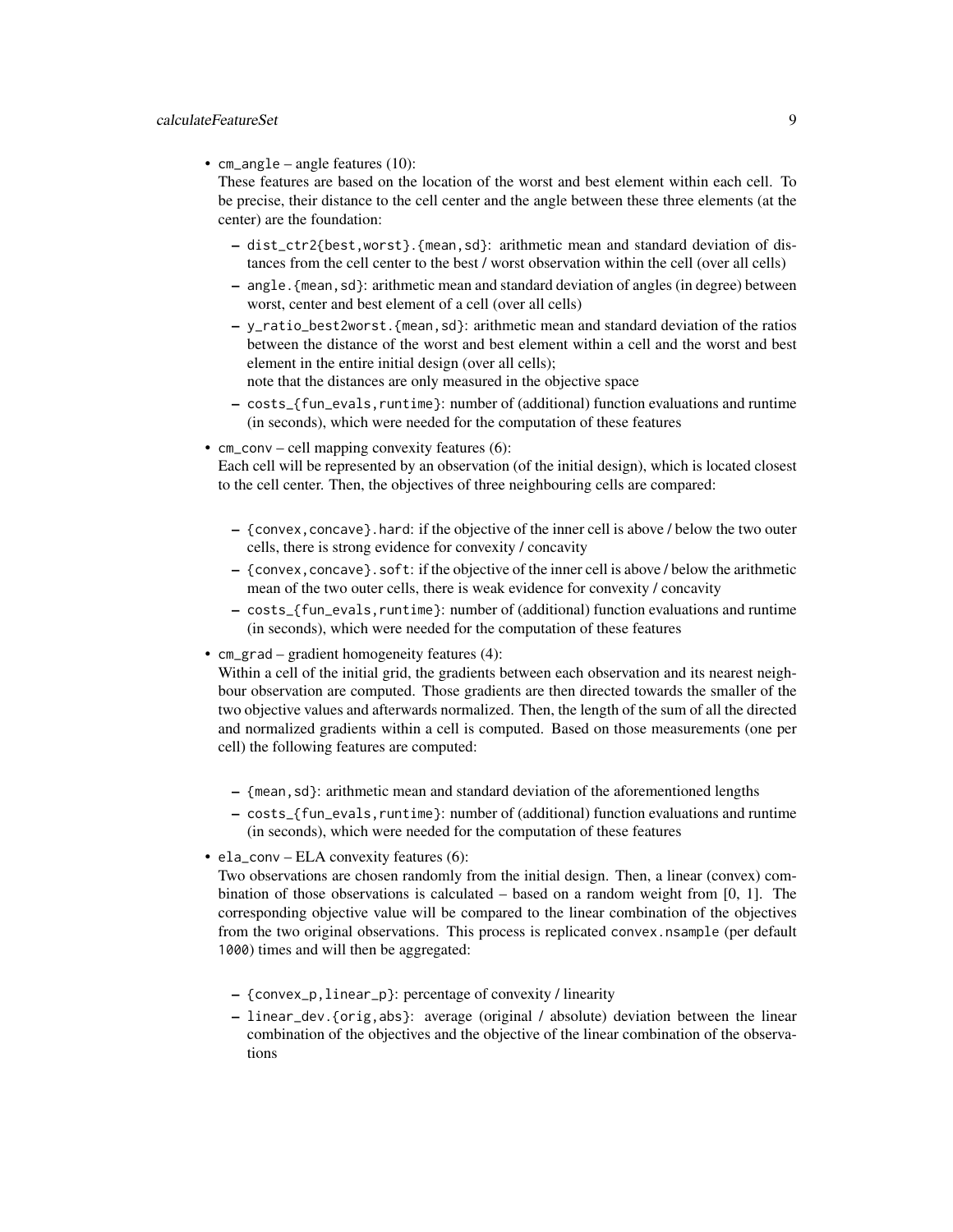- costs\_{fun\_evals,runtime}: number of (additional) function evaluations and runtime (in seconds), which were needed for the computation of these features
- ela\_curv ELA curvature features (26):

Given a feature object, curv.sample\_size samples (per default  $100 \times d$  with d being the number of features) are randomly chosen. Then, the gradient and hessian of the function are estimated based on those points and the following features are computed:

- grad\_norm.{min,lq,mean,median,uq,max,sd,nas}: aggregations (minimum, lower quartile, arithmetic mean, median, upper quartile, maximum, standard deviation and percentage of NAs) of the gradients' lengths
- grad\_scale.{min,lq,mean,median,uq,max,sd,nas}: aggregations of the ratios between biggest and smallest (absolute) gradient directions
- hessian\_cond.{min,lq,mean,median,uq,max,sd,nas}: aggregations of the ratios of biggest and smallest eigenvalue of the hessian matrices
- costs\_{fun\_evals,runtime}: number of (additional) function evaluations and runtime (in seconds), which were needed for the computation of these features
- ela\_distr ELA y-distribution features (5):
	- skewness: skewness of the objective values
	- kurtosis: kurtosis of the objective values
	- number\_of\_peaks: number of peaks based on an estimation of the density of the objective values
	- costs\_{fun\_evals,runtime}: number of (additional) function evaluations and runtime (in seconds), which were needed for the computation of these features
- ela\_level ELA levelset features (20):
	- mmce\_{methods}\_{quantiles}: mean misclassification error of each pair of classification method and quantile
	- {method1}\_{method2}\_{quantiles}: ratio of all pairs of classification methods for all quantiles
	- costs\_{fun\_evals,runtime}: number of (additional) function evaluations and runtime (in seconds), which were needed for the computation of these features
- ela\_local ELA local search features (16):

Based on some randomly chosen points from the initial design, a pre-defined number of local searches (ela\_local.local\_searches) are executed. Their optima are then clustered (using hierarchical clustering), assuming that local optima that are located close to each other, likely belong to the same basin. Given those basins, the following features are computed:

- n\_loc\_opt.{abs,rel}: the absolute / relative amount of local optima
- best2mean\_contr.orig: each cluster is represented by its center; this feature is the ratio of the objective values of the best and average cluster
- best2mean\_contr.ratio: each cluster is represented by its center; this feature is the ratio of the differences in the objective values of average to best and worst to best cluster
- basin\_sizes.avg\_{best,non\_best,worst}: average basin size of the best / non-best / worst cluster(s)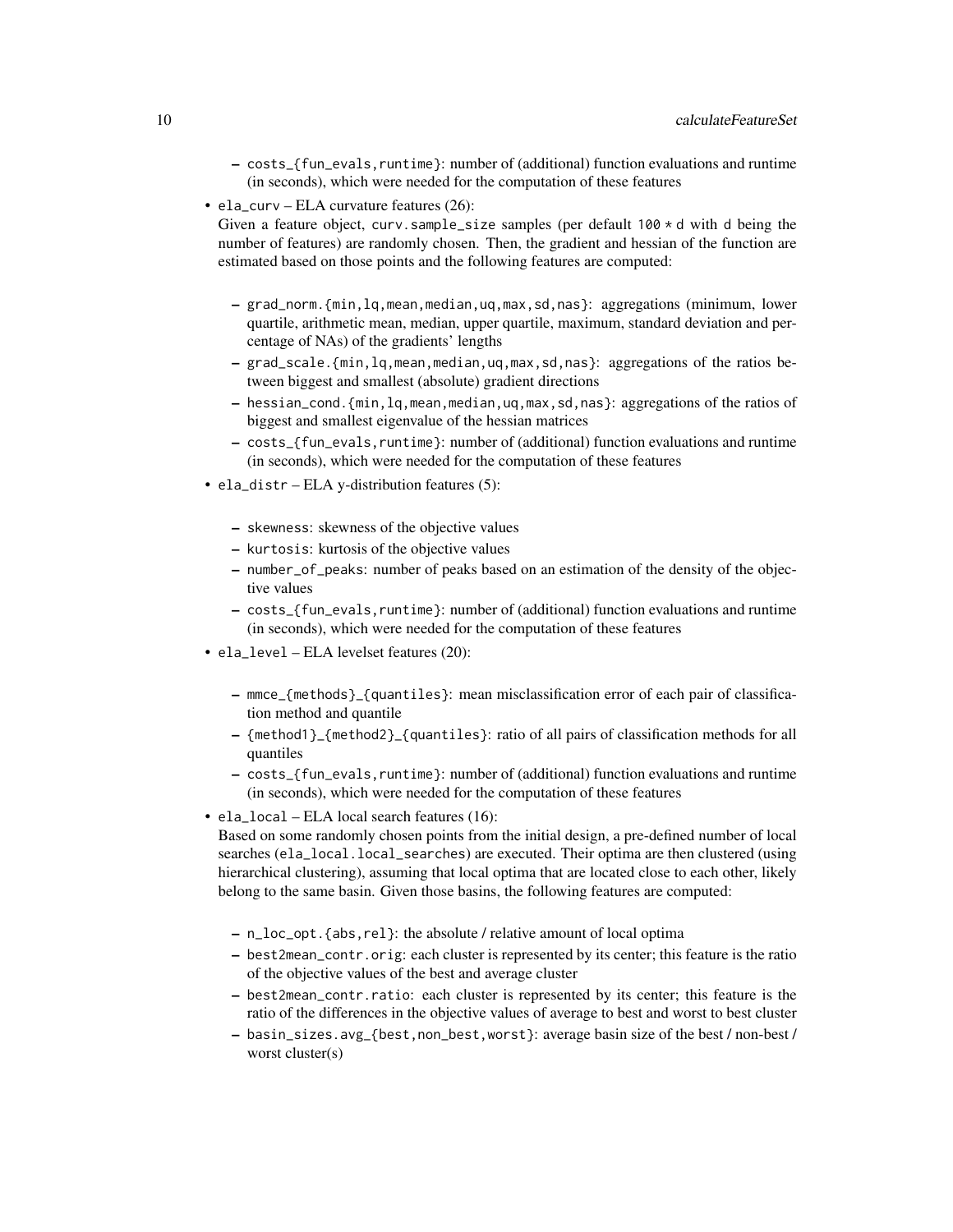- fun\_evals.{min,lq,mean,median,uq,max,sd}: aggregations of the performed local searches
- costs\_{fun\_evals,runtime}: number of (additional) function evaluations and runtime (in seconds), which were needed for the computation of these features
- ela\_meta ELA meta model features (11):

Given an initial design, linear and quadratic models of the form objective ~ features are created. Both versions are created with and without simple interactions (e.g.,  $x1:x2$ ). Based on those models, the following features are computed:

- $-$  lin\_simple.{adj\_r2,intercept}: adjusted  $R^2/$  (i.e. model fit) and intercept of a simple linear model
- lin\_simple.coef.{min,max,max\_by\_min}: smallest and biggest (non-intercept) absolute coefficients of the simple linear model, and their ratio
- {lin\_w\_interact,quad\_simple,quad\_w\_interact}.adj\_r2: adjusted R^2 (i.e. the model fit) of a linear model with interactions, and a quadratic model with and without interactions
- quad\_simple.cond: condition of a simple quadratic model (without interactions), i.e. the ratio of its (absolute) biggest and smallest coefficients
- costs\_{fun\_evals,runtime}: number of (additional) function evaluations and runtime (in seconds), which were needed for the computation of these features
- gcm general cell mapping (GCM) features (75):

Computes general cell mapping features based on the Generalized Cell Mapping (GCM) approach, which interpretes the cells as absorbing Markov chains. Computations are performed based on three different approaches: taking the best (min) or average (mean) objective value of a cell or the closest observation (near) to a cell as representative. For each of these approaches the following 25 features are computed:

- attractors,pcells,tcells,uncertain: relative amount of attractor, periodic, transient and uncertain cells
- basin\_prob.{min,mean,median,max,sd}: aggregations of the probabilities of each basin of attraction
- basin\_certain.{min,mean,median,max,sd}: aggregations of the (relative) size of each basin of attraction, in case only certain cells are considered (i.e. cells, which only point towards one attractor)
- basin\_uncertain.{min,mean,median,max,sd}: aggregations of the (relative) size of each basin of attraction, in case uncertain cells are considered (i.e. a cell, which points to multiple attractors contributes to each of its basins)
- best\_attr.{prob,no}: probability of finding the attractor with the best objective value and the (relative) amount of those attractors (i.e. the ratio of the number of attractors with the best objective value and the total amount of cells)
- costs\_{fun\_evals,runtime}: number of (additional) function evaluations and runtime (in seconds), which were needed for the computation of these features
- bt barrier tree features (90):
- Computes barrier tree features, based on a Generalized Cell Mapping (GCM) approach. Computations are performed based on three different approaches: taking the best (min) or average (mean) objective value of a cell or the closest observation (near) to a cell as representative.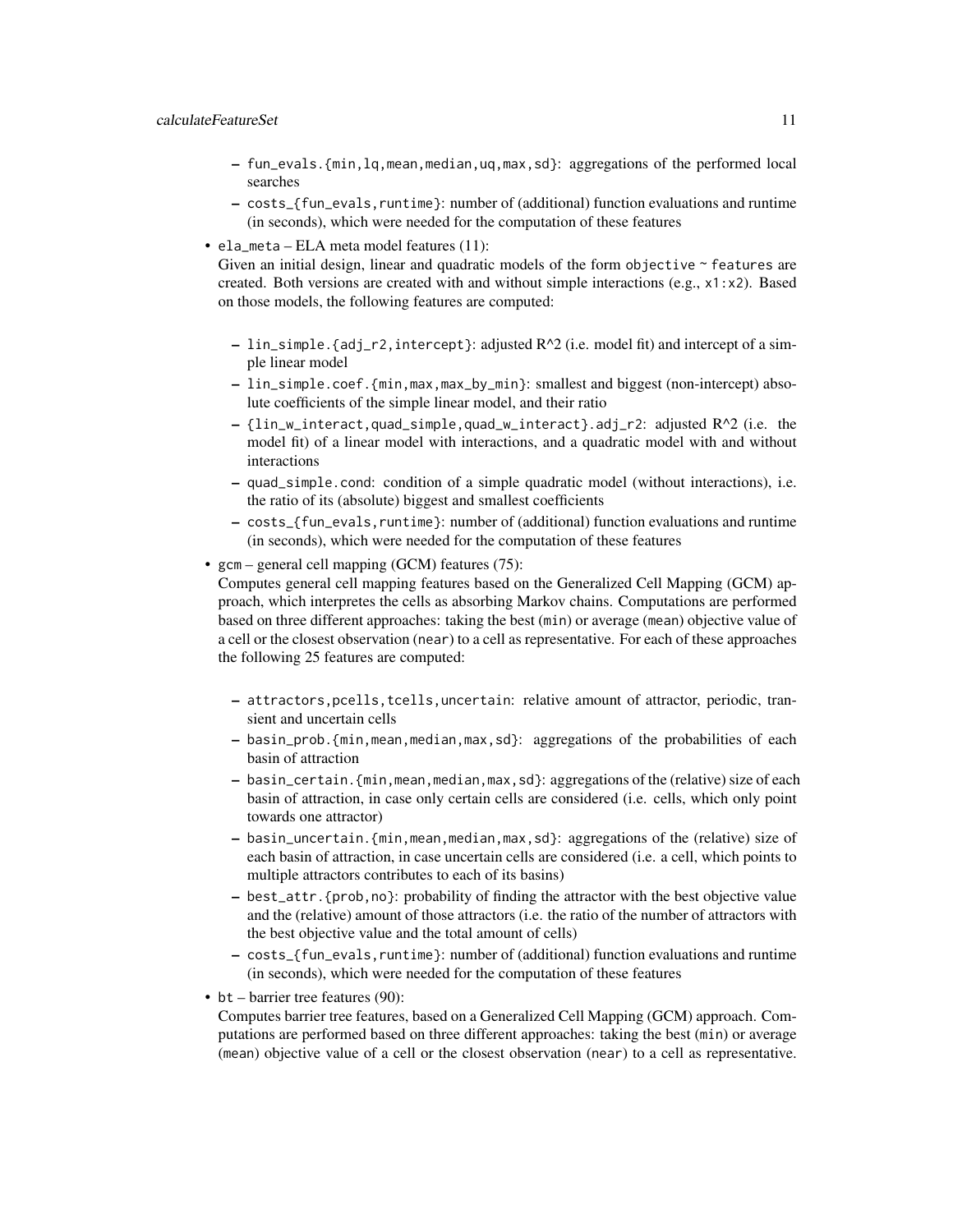For each of these approaches the following 31 features are computed:

- levels: absolute number of levels of the barrier tree
- leaves: absolute number of leaves (i.e. local optima) of the barrier tree
- depth: range between highest and lowest node of the tree
- depth\_levels\_ratio: ratio of depth and levels
- levels\_nodes\_ratio: ratio of number of levels and number of (non-root) nodes of the tree
- diffs.{min,mean,median,max,sd}: aggregations of the height differences between a node and its predecessor
- level\_diffs.{min,mean,median,max,sd}: aggregations of the average height differences per level
- attractor\_dists.{min,mean,median,max,sd}: aggregations of the (euclidean) distances between the local and global best cells (attractors)
- basin\_ratio.{uncertain,certain,most\_likely}: ratios of maximum and minimum size of the basins of attractions; here, a cell might belong to different attractors (uncertain), exactly one attractor (certain) or the attractor with the highest probability
- basin\_intersection.{min,mean,median,max,sd}: aggregations of the intersection between the basin of the global best value and the basins of all local best values
- basin\_range: range of a basin (euclidean distance of widest range per dimension)
- costs\_{fun\_evals,runtime}: number of (additional) function evaluations and runtime (in seconds), which were needed for the computation of these features
- ic information content features (7):

Computes features based on the Information Content of Fitness Sequences (ICoFiS) approach (cf. Munoz et al., 2015). In this approach, the information content of a continuous landscape, i.e. smoothness, ruggedness, or neutrality, are quantified. While common analysis methods were able to calculate the information content of discrete landscapes, the ICoFiS approach provides an adaptation to continuous landscapes that accounts e.g. for variable step sizes in random walk sampling:

- h.max: "maximum information content" (entropy) of the fitness sequence, cf. equation (5)
- eps.s: "settling sensitivity", indicating the epsilon for which the sequence nearly consists of zeros only, cf. equation (6)
- eps.max: similar to eps.s, but in contrast to the former eps.max guarantees non-missing values; this simply is the epsilon-value for which  $H(eps.max) == h.max$
- eps.ratio: "ratio of partial information sensitivity", cf. equation (8), where the ratio is 0.5
- m0: "initial partial information", cf. equation (7)
- costs\_{fun\_evals,runtime}: number of (additional) function evaluations and runtime (in seconds), which were needed for the computation of these features
- basic basic features  $(15)$ :

Very simple features, which can be read from the feature object (without any computational efforts):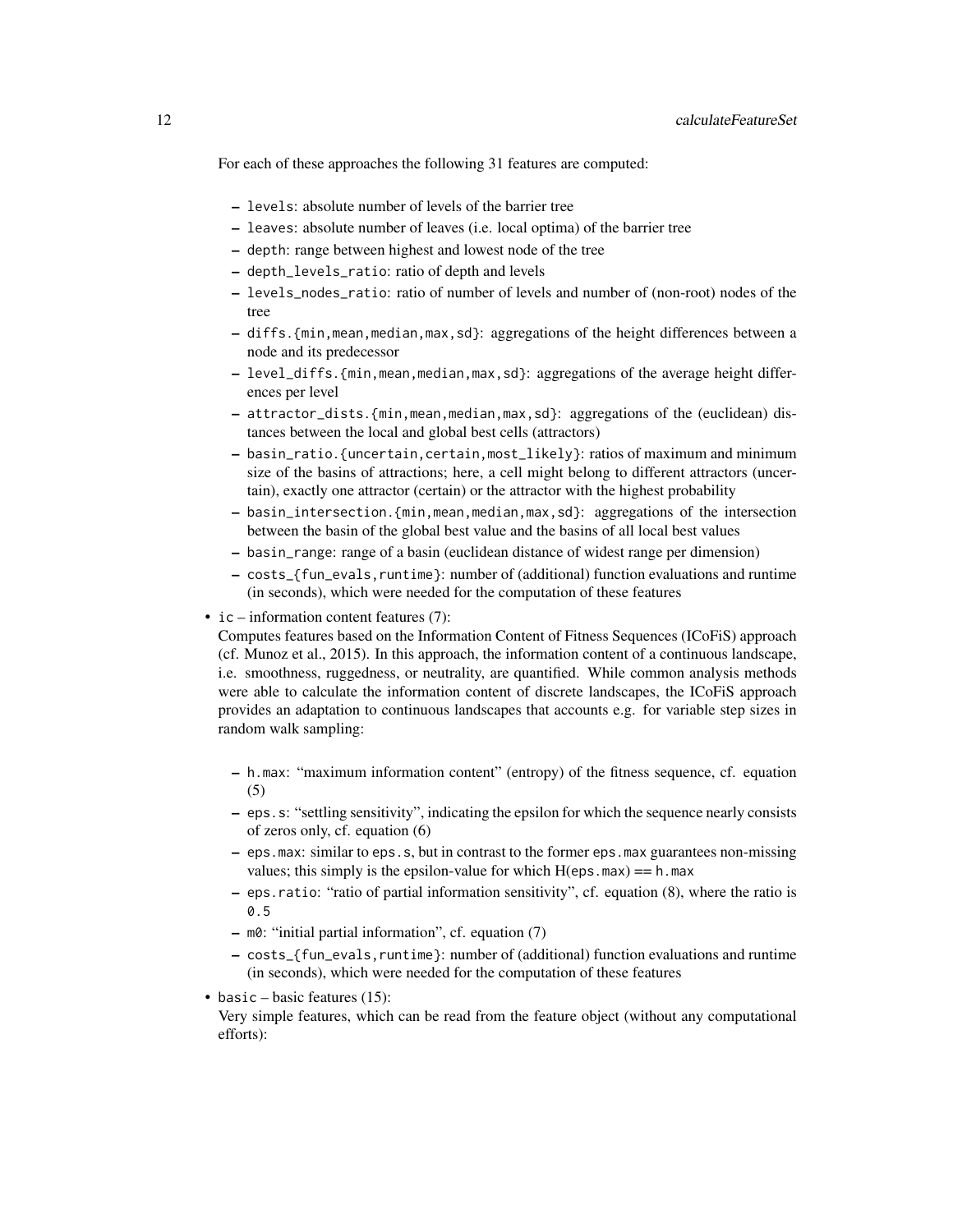#### calculateFeatureSet 13

- {dim,observations}: number of features / dimensions and observations within the initial sample
- {lower,upper,objective,blocks}\_{min,max}: minimum and maximum value of all lower and upper bounds, the objective values and the number of blocks / cells (per dimension)
- cells\_{filled,total}: number of filled (i.e. non-empty) cells and total number of cells
- {minimize\_fun}: logical value, indicating whether the optimization function should be minimized
- costs\_{fun\_evals,runtime}: number of (additional) function evaluations and runtime (in seconds), which were needed for the computation of these features
- disp dispersion features (18):

Computes features based on the comparison of the dispersion of pairwise distances among the 'best' elements and the entire initial design:

- $-$  {ratio,diff}\_{mean,median}\_{02,05,10,25}: ratio and difference of the mean/median distances of the distances of the 'best' objectives vs. 'all' objectives
- costs\_{fun\_evals,runtime}: number of (additional) function evaluations and runtime (in seconds), which were needed for the computation of these features
- limo linear model features (14):

Linear models are computed per cell, provided the decision space is divided into a grid of cells. Each one of the models has the form objective ~ features.

- avg\_length.{reg,norm}: length of the average coefficient vector (based on regular and normalized vectors)
- length\_{mean,sd}: arithmetic mean and standard deviation of the lengths of all coefficient vectors
- cor.{reg,norm}: correlation of all coefficient vectors (based on regular and normalized vectors)
- ratio\_{mean,sd}: arithmetic mean and standard deviation of the ratios of (absolute) maximum and minimum (non-intercept) coefficients per cell
- sd\_{ratio,mean}.{reg,norm}: max-by-min-ratio and arithmetic mean of the standard deviations of the (non-intercept) coefficients (based on regular and normalized vectors)
- costs\_{fun\_evals,runtime}: number of (additional) function evaluations and runtime (in seconds), which were needed for the computation of these features
- nbc nearest better (clustering) features (7): Computes features based on the comparison of nearest neighbour and nearest better neighbour, i.e., the nearest neighbor with a better performance / objective value value.
	- nn\_nb.{sd,mean}\_ratio: ratio of standard deviations and arithmetic mean based on the distances among the nearest neighbours and the nearest better neighbours
	- nn\_nb.cor: correlation between distances of the nearest neighbours and the distances of the nearest better neighbours
	- dist\_ratio.coeff\_var: coefficient of variation of the distance ratios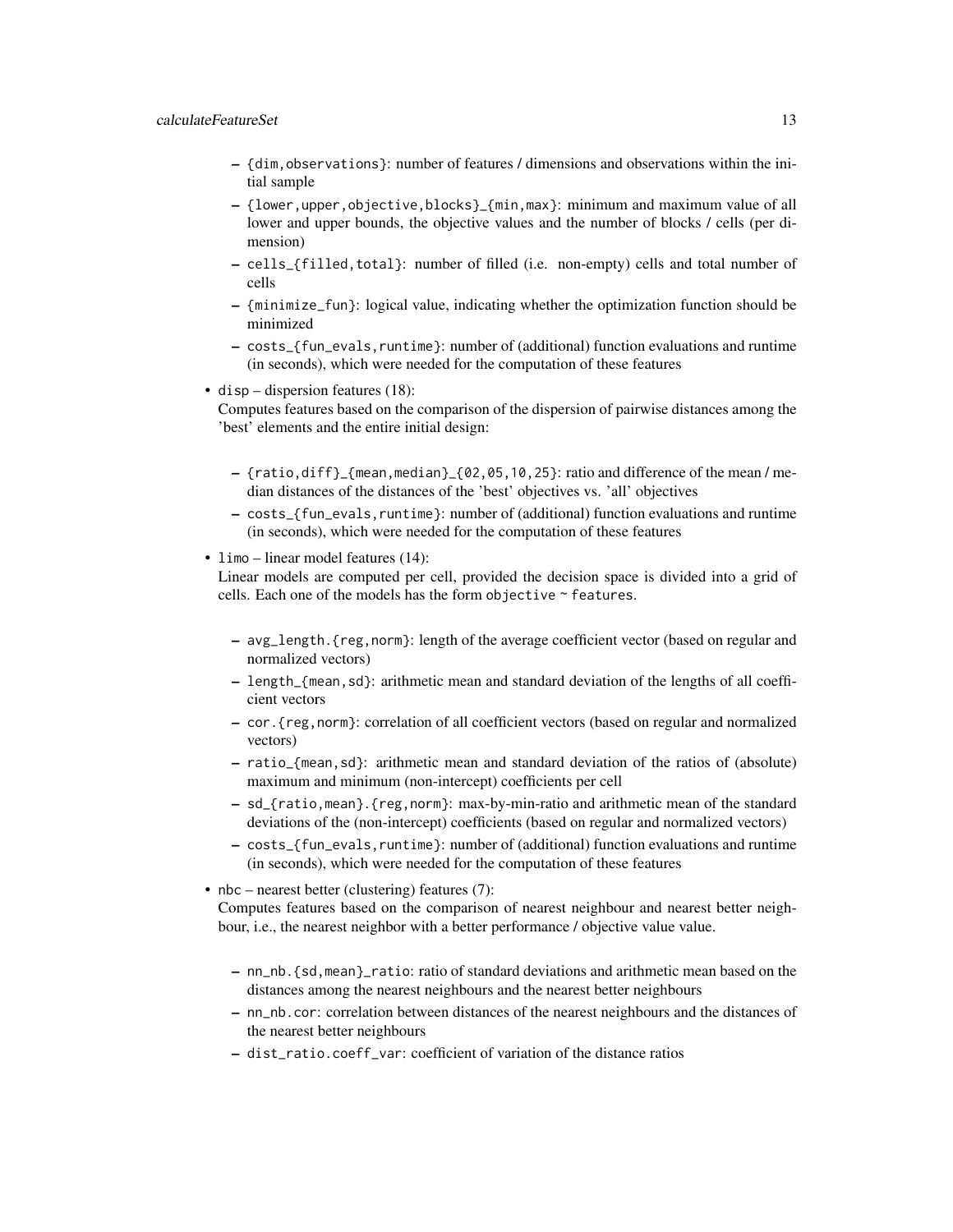- nb\_fitness.cor: correlation between fitness value and count of observations to whom the current observation is the nearest better neighbour (the so-called "indegree").
- costs\_{fun\_evals,runtime}: number of (additional) function evaluations and runtime (in seconds), which were needed for the computation of these features
- pca principal component (analysis) features (10):
	- expl\_var.{cov,cor}\_{x,init}: proportion of the explained variance when applying PCA to the covariance / correlation matrix of the decision space  $(x)$  or the entire initial design (init)
	- expl\_var\_PC1.{cov,cor}\_{x,init}: proportion of variance, which is explained by the first principal component – when applying PCA to the covariance / correlation matrix of the decision space  $(x)$  or the entire initial design
	- costs\_{fun\_evals,runtime}: number of (additional) function evaluations and runtime (in seconds), which were needed for the computation of these features

#### References

- Kerschke, P., and Trautmann, H. (2019): "Comprehensive Feature-Based Landscape Analysis of Continuous and Constrained Optimization Problems Using the R-package flacco", in: Applications in Statistical Computing – From Music Data Analysis to Industrial Quality Improvement, pp. 93-123, Springer. ([https://link.springer.com/chapter/10.1007/](https://link.springer.com/chapter/10.1007/978-3-030-25147-5_7) [978-3-030-25147-5\\_7](https://link.springer.com/chapter/10.1007/978-3-030-25147-5_7)).
- Kerschke, P., Preuss, M., Hernandez, C., Schuetze, O., Sun, J.-Q., Grimme, C., Rudolph, G., Bischl, B., and Trautmann, H. (2014): "Cell Mapping Techniques for Exploratory Landscape Analysis", in: EVOLVE – A Bridge between Probability, Set Oriented Numerics, and Evolutionary Computation V, pp. 115-131 ([http://dx.doi.org/10.1007/978-3-319-07494-8\\_](http://dx.doi.org/10.1007/978-3-319-07494-8_9) [9](http://dx.doi.org/10.1007/978-3-319-07494-8_9)).
- Kerschke, P., Preuss, M., Wessing, S., and Trautmann, H. (2015): "Detecting Funnel Structures by Means of Exploratory Landscape Analysis", in: Proceedings of the 17th Annual Conference on Genetic and Evolutionary Computation (GECCO '15), pp. 265-272 ([http:](http://dx.doi.org/10.1145/2739480.2754642) [//dx.doi.org/10.1145/2739480.2754642](http://dx.doi.org/10.1145/2739480.2754642)).
- Lunacek, M., and Whitley, D. (2006): "The dispersion metric and the CMA evolution strategy", in: Proceedings of the 8th Annual Conference on Genetic and Evolutionary Computation (GECCO '06), pp. 477-484 (<http://dx.doi.org/10.1145/1143997.1144085>).
- Mersmann, O., Bischl, B., Trautmann, H., Preuss, M., Weihs, C., and Rudolph, G. (2011): "Exploratory Landscape Analysis", in: Proceedings of the 13th Annual Conference on Genetic and Evolutionary Computation (GECCO '11), pp. 829-836 ([http://dx.doi.org/10.](http://dx.doi.org/10.1145/2001576.2001690) [1145/2001576.2001690](http://dx.doi.org/10.1145/2001576.2001690)).
- Munoz, M. A., Kirley, M., and Halgamuge, S. K. (2015): "Exploratory Landscape Analysis of Continuous Space Optimization Problems Using Information Content", in: IEEE Transactions on Evolutionary Computation (19:1), pp. 74-87 ([http://dx.doi.org/10.1109/TEVC.2014.](http://dx.doi.org/10.1109/TEVC.2014.2302006) [2302006](http://dx.doi.org/10.1109/TEVC.2014.2302006)).

#### Examples

```
# (1) create a feature object:
X = t(replicate(n = 2000, expr = runif(n = 5, min = -10, max = 10)))
```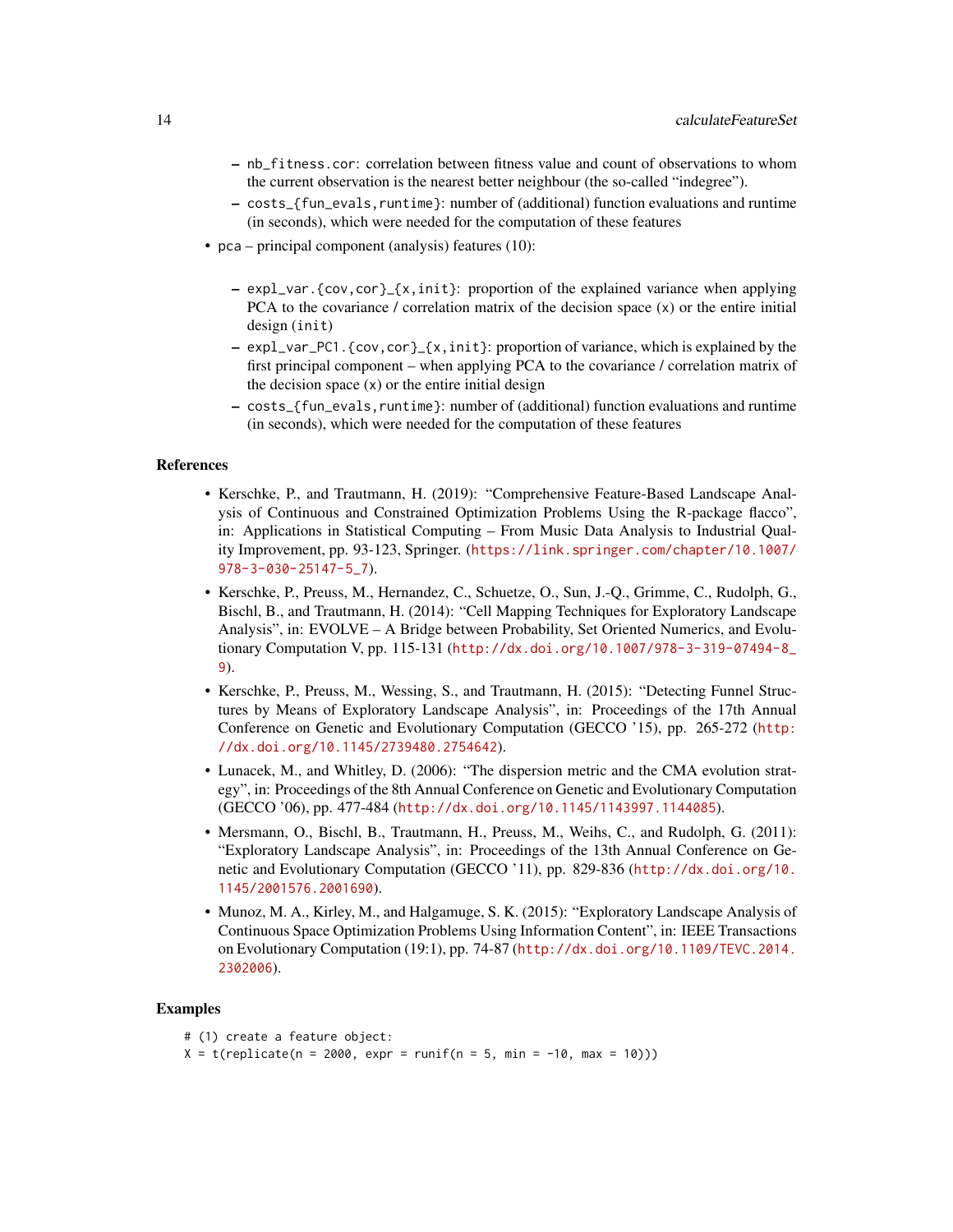```
## Not run: feat.object = createFeatureObject(X = X, fun = function(x) sum(x^2))
# (2) compute all non-cellmapping features
ctrl = list(allow_cellmapping = FALSE)
## Not run: features = calculateFeatures(feat.object, control = ctrl)
# (3) in order to allow the computation of the cell mapping features, one
# has to provide a feature object that has knowledge about the number of
# cells per dimension:
f = function(x) sum(x^2)feat.object = createFeatureObject(X = X, fun = f, blocks = 3)
## Not run: features = calculateFeatures(feat.object)
# (4) if you want to compute a specific feature set, you can use
# calculateFeatureSet:
features.angle = calculateFeatureSet(feat.object, "cm_angle")
# (5) as noted in the details, it might be useful to compute the levelset
# features parallelized:
## Not run:
library(parallelMap)
library(parallel)
n.cores = detectCores()
parallelStart(mode = "socket", cpus = n.cores,
  logging = FALSE, show.info = FALSE)
system.time((levelset.par = calculateFeatureSet(feat.object, "ela_level")))
parallelStop()
system.time((levelset.seq = calculateFeatureSet(feat.object, "ela_level")))
## End(Not run)
```
computeGridCenters *Compute the Cell Centers of a Cell Mapping Grid*

#### **Description**

Computes the cell centers and the corresponding cell IDs of a cell mapping grid.

#### Usage

```
computeGridCenters(lower, upper, blocks)
```
#### **Arguments**

| lower  | [numeric or integer]<br>The lower limits per dimension. |
|--------|---------------------------------------------------------|
| upper  | [numeric or integer]<br>The upper limits per dimension. |
| blocks | [integer]<br>The number of blocks per dimension.        |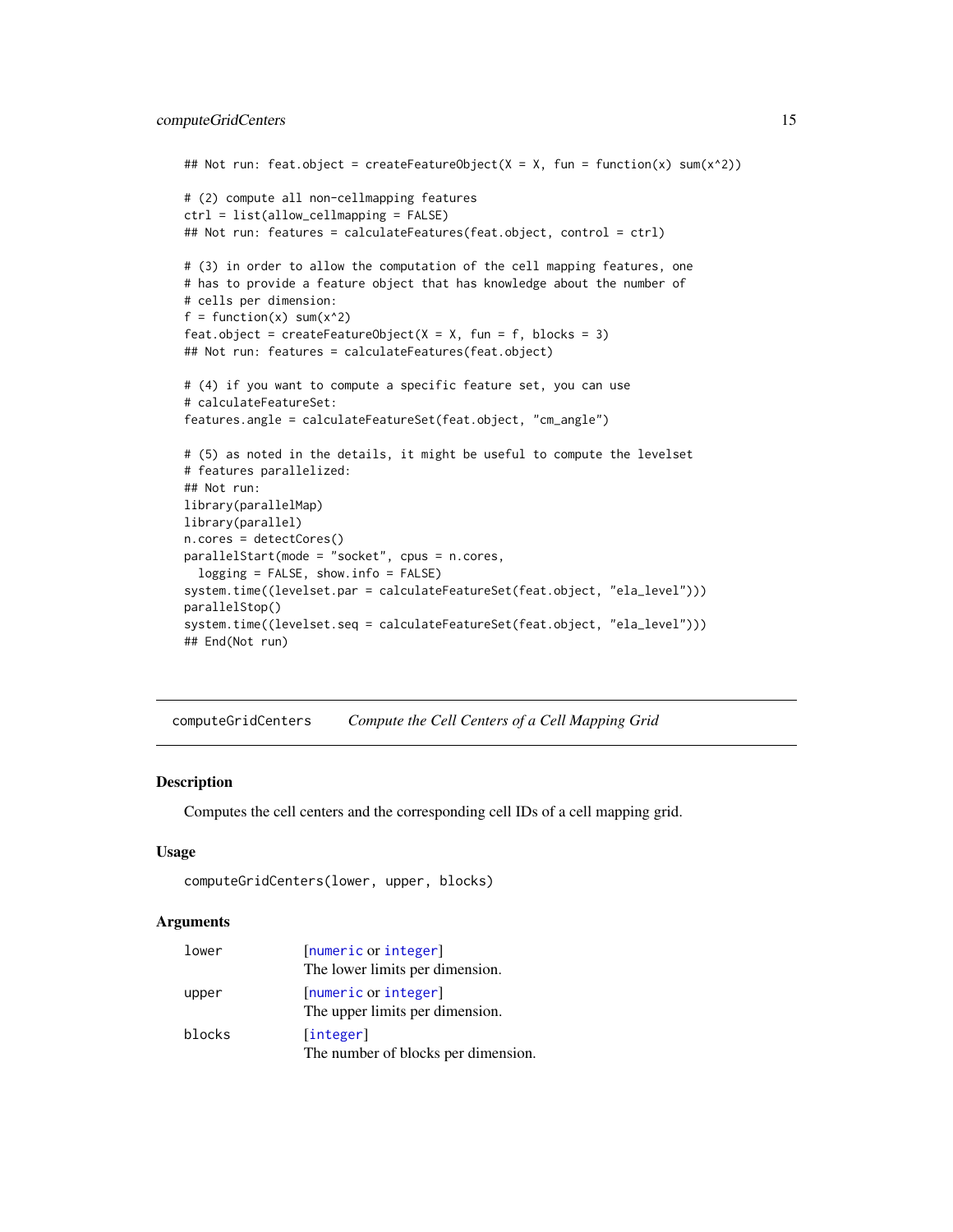#### <span id="page-15-0"></span>Value

#### [data.frame](#page-0-0) .

A data.frame, which includes the coordinates of the cell centers, as well as the corresponding cell ID (cell.ID).

# Examples

```
computeGridCenters(lower = -10, upper = 10, blocks = c(10, 5, 8))
```
convertInitDesignToGrid

*Converts an Initial Design into a Cell Mapping Grid*

#### Description

This function takes an initial design – with rows being the observations and columns standing for the dimensions (plus the corresponding objective) – and adds an additional column to the data. frame. This additional column states the cell ID for each observation.

#### Usage

convertInitDesignToGrid(init, lower, upper, blocks)

# Arguments

| init   | [data.frame]<br>The initial design, consisting of $d + 1$ columns (d dimensions and one column<br>for the objective value) and one row per observation. |
|--------|---------------------------------------------------------------------------------------------------------------------------------------------------------|
| lower  | [numeric or integer]<br>The lower limits per dimension.                                                                                                 |
| upper  | [numeric or integer]<br>The upper limits per dimension.                                                                                                 |
| blocks | [integer]<br>The number of blocks per dimension.                                                                                                        |

# Value

#### [data.frame](#page-0-0) .

A data.frame, which includes an additional column (cell.ID) compared to the initial design (init). The cell.ID will be a value between 1 and prod(blocks).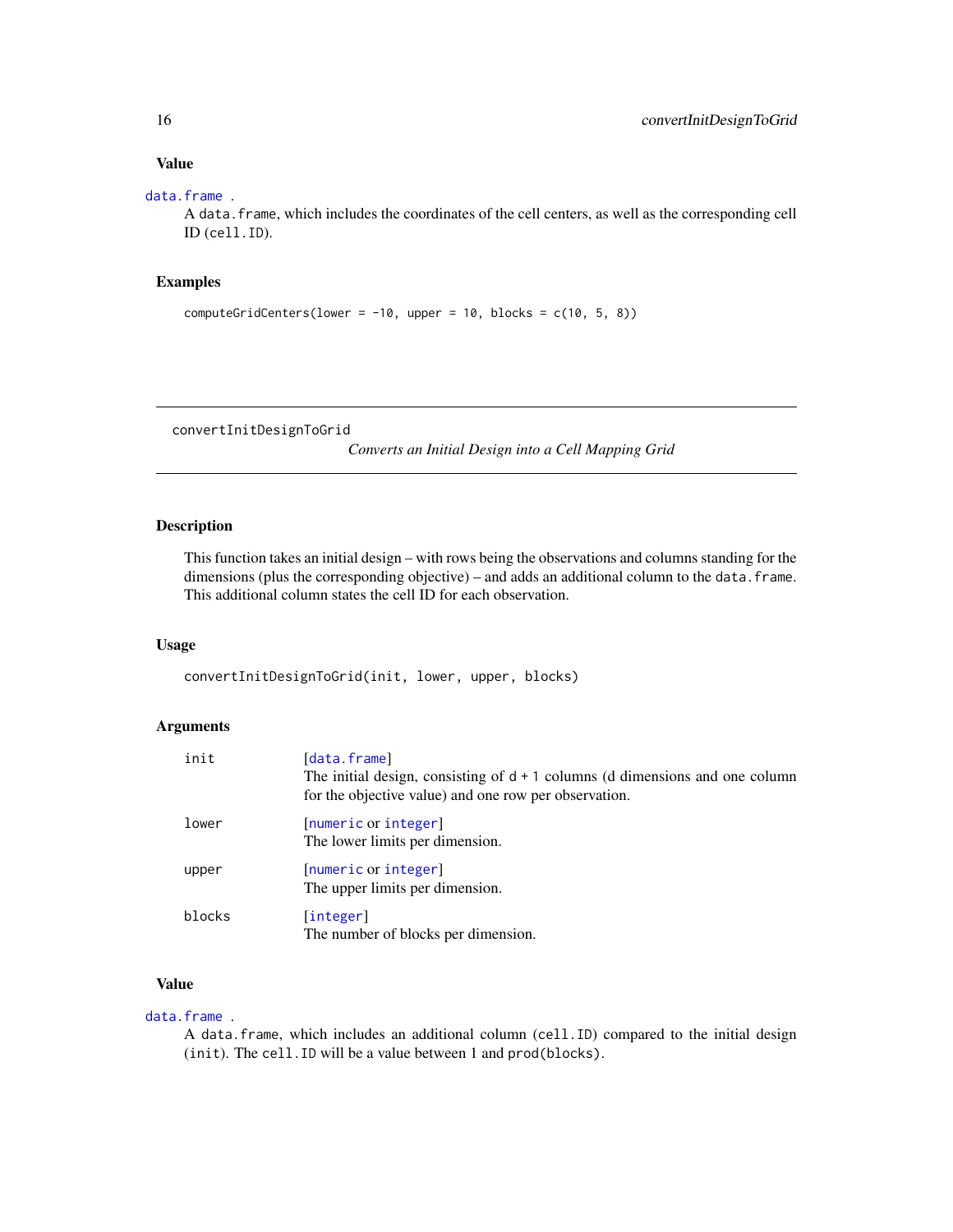# <span id="page-16-0"></span>createInitialSample 17

#### Examples

```
# (1) create an initial design:
X = t(replicate(n = 200, expr = runif(n = 5, min = -10, max = 10)))
f = function(x) sum(x^2)y = apply(X = X, MARGIN = 1, FUN = f)init = data.frame(X, y = y)# (2) compute the cell mapping grid
convertInitDesignToGrid(int = init, lower = -10, upper = 10, blocks = 20)
```
createInitialSample *Create Initial Sample*

# **Description**

Convenient helper function, which creates an initial sample - either based on random (uniform) sampling or using latin hypercube sampling.

#### Usage

createInitialSample(n.obs, dim, control)

#### Arguments

| n.obs   | [integer(1)]                                                              |
|---------|---------------------------------------------------------------------------|
|         | Number of observations.                                                   |
| dim     | [integer(1)]<br>Number of dimensions.                                     |
| control | [list]<br>Control argument. For further information refer to the details. |

#### Details

Per default, this function will produce n.obs observations of size dim in the range from 0 to 1. If you want to create a more specific initial sample, the following control arguments might be helpful:

- init\_sample.type: Should the initial sample be created based on random uniform sampling ("random") or on a latin hypercube sample ("lhs")? The default is "random".
- init\_sample.lower: The lower bounds of the initial sample. Either a vector of size dim or a scalar (if all lower bounds are identical). The default is 0.
- init\_sample.upper: The upper bounds of the initial sample. Either a vector of size dim or a scalar (if all upper bounds are identical). The default is 1.

#### Value

#### [matrix](#page-0-0) .

A matrix, consisting of n.obs rows of dim-dimensional observations.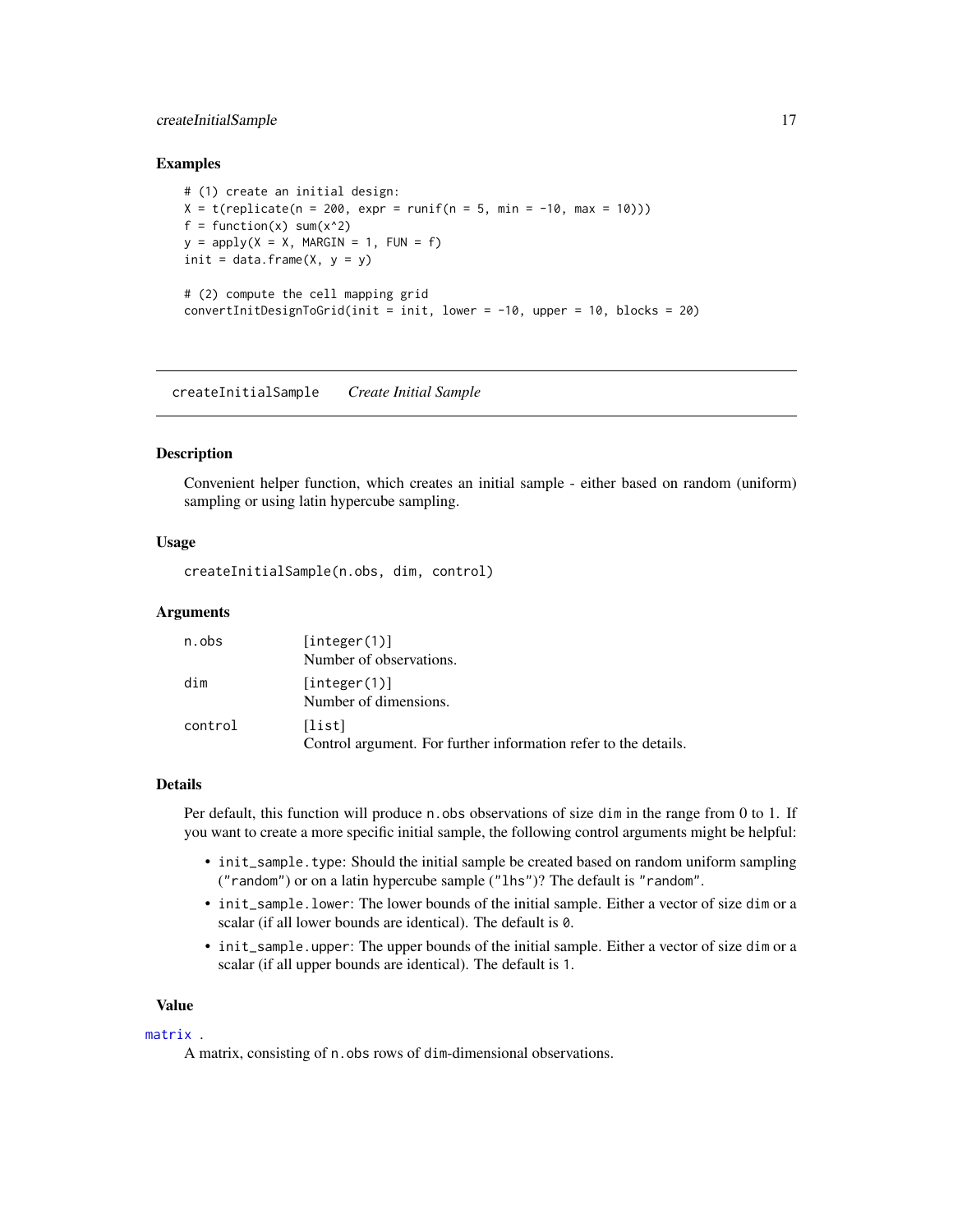# Examples

```
# (1) create a simple initial sample:
X = createInitialSample(300, 5)
summary(X)
# (2) create a more specific initial sample:
ctrl = list(init_sample.type = "lhs",
  init\_sample.lower = c(-5, 2, 0),init_sample.upper = 10)
X = createInitialSample(200, 3, control = ctrl)
summary(X)
```
featureList *Feature List*

#### Description

Contains a list of features. This could be the result of a feature selection (based on a nested resampling strategy) executed on the [Glass](#page-0-0) data.

<span id="page-17-1"></span>

| FeatureObject | Create a Feature Object |  |
|---------------|-------------------------|--|
|---------------|-------------------------|--|

# <span id="page-17-2"></span>Description

Create a [FeatureObject](#page-17-1), which will be used as input for all the feature computations.

#### Usage

```
createFeatureObject(
  init,
  X,
  y,
  fun,
  minimize,
  lower,
  upper,
  blocks,
  objective,
  force = FALSE
\mathcal{E}
```
<span id="page-17-0"></span>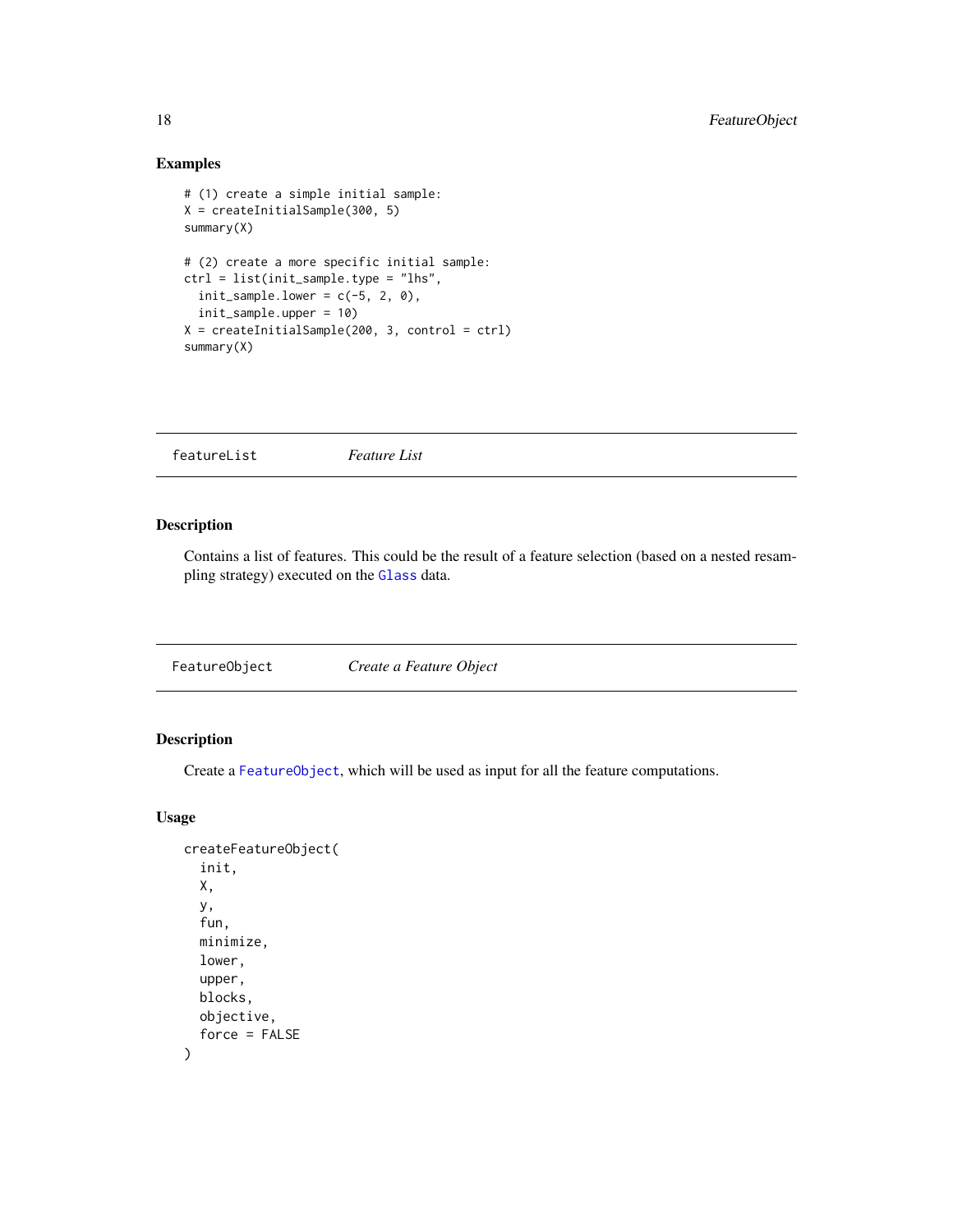# <span id="page-18-0"></span>FeatureObject 19

# Arguments

| init      | [data.frame]<br>A data. frame, which can be used as initial design. If not provided, it will be<br>created either based on the initial sample X and the objective values y or X and<br>the function definition fun.                                                                                                                                                                                                                                                                                                                                                                             |
|-----------|-------------------------------------------------------------------------------------------------------------------------------------------------------------------------------------------------------------------------------------------------------------------------------------------------------------------------------------------------------------------------------------------------------------------------------------------------------------------------------------------------------------------------------------------------------------------------------------------------|
| X         | [data.frame or matrix]<br>A data. frame or matrix containing the initial sample. If not provided, it will<br>be extracted from init.                                                                                                                                                                                                                                                                                                                                                                                                                                                            |
| У         | [numeric or integer]<br>A vector containing the objective values of the initial design. If not provided, it<br>will be extracted from init.                                                                                                                                                                                                                                                                                                                                                                                                                                                     |
| fun       | [function]<br>A function, which allows the computation of the objective values. If it is not pro-<br>vided, features that require additional function evaluations, can't be computed.                                                                                                                                                                                                                                                                                                                                                                                                           |
| minimize  | [logical(1)]<br>Should the objective function be minimized? The default is TRUE.                                                                                                                                                                                                                                                                                                                                                                                                                                                                                                                |
| lower     | [numeric or integer]<br>The lower limits per dimension.                                                                                                                                                                                                                                                                                                                                                                                                                                                                                                                                         |
| upper     | [numeric or integer]<br>The upper limits per dimension.                                                                                                                                                                                                                                                                                                                                                                                                                                                                                                                                         |
| blocks    | [integer]<br>The number of blocks per dimension.                                                                                                                                                                                                                                                                                                                                                                                                                                                                                                                                                |
| objective | [character(1)]<br>The name of the feature, which contains the objective values. The default is "y".                                                                                                                                                                                                                                                                                                                                                                                                                                                                                             |
| force     | [logical(1)]<br>Only change this parameter IF YOU KNOW WHAT YOU ARE DOING! Per<br>default (force = FALSE), the function checks whether the total number of cells<br>that you are trying to generate, is below the (hard-coded) internal maximum of<br>25,000 cells. If you set this parameter to TRUE, you agree that you want to exceed<br>that internal limit.<br>Note: *Exploratory Landscape Analysis (ELA)* is only useful when you are<br>limited to a small budget (i.e., a small number of function evaluations) and in<br>such scenarios, the number of cells should also be kept low! |

# Value

[FeatureObject](#page-17-1) .

# Examples

```
# (1a) create a feature object using X and y:
X = \text{createInitialSample}(n.\text{obs} = 500, \text{dim} = 3,control = list(init_sample.lower = -10, init_sample.upper = 10))
y = apply(X, 1, function(x) sum(x<sup>2</sup>))feat.object1 = createFeatureObject(X = X, y = y,
 lower = -10, upper = 10, blocks = c(5, 10, 4))
```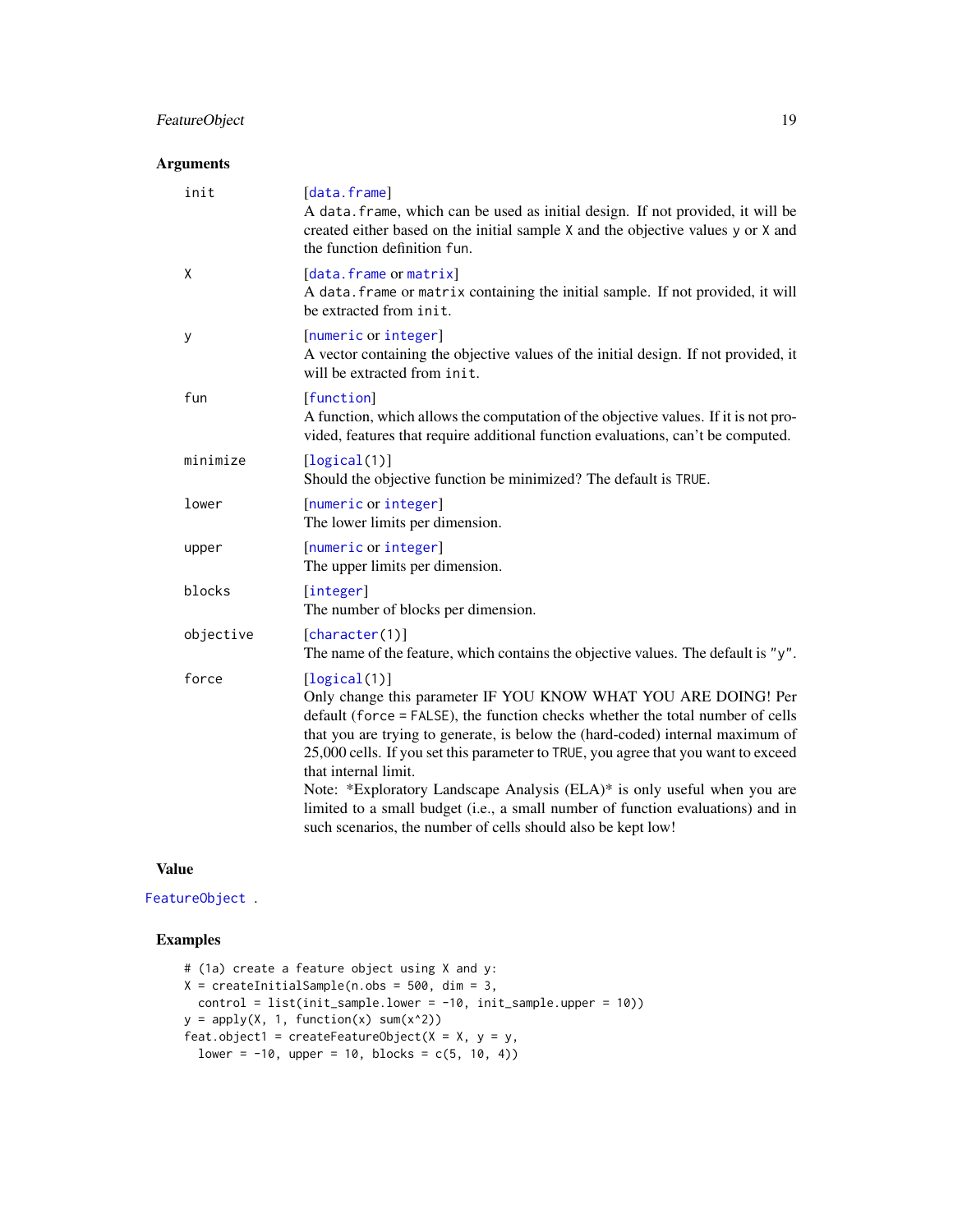```
# (1b) create a feature object using X and fun:
feat.object2 = createFeatureObject(X = X,
 fun = function(x) sum(sin(x) * x^2),
 lower = -10, upper = 10, blocks = c(5, 10, 4))
# (1c) create a feature object using a data.frame:
feat.object3 = createFeatureObject(iris[,-5], blocks = 5,
 objective = "Petal.Length")
# (2) have a look at the feature objects:
feat.object1
feat.object2
feat.object3
# (3) now, one could calculate features
calculateFeatureSet(feat.object1, "ela_meta")
calculateFeatureSet(feat.object2, "cm_grad")
library(plyr)
calculateFeatureSet(feat.object3, "cm_angle", control = list(cm_angle.show_warnings = FALSE))
```
featureObject\_sidebar *Shiny UI-Module for Function Input*

# **Description**

featObject\_sidebar is a [shiny](https://CRAN.R-project.org/package=shiny) UI-component which can be added to your [shiny](https://CRAN.R-project.org/package=shiny) app so that you can easily generate a feature object by providing all relevant information.

#### Usage

```
featureObject_sidebar(id)
```
#### Arguments

id [[character\(](#page-0-0)1)] Character representing the namespace of the [shiny](https://CRAN.R-project.org/package=shiny) component.

FeatureSetCalculation *Shiny Server Function for Feature Set Component*

#### Description

FeatureSetCalculation is a [shiny](https://CRAN.R-project.org/package=shiny) server function which will control all aspects of the FeatureSetCalculationComponen UI Module. Will be called with [callModule](#page-0-0).

<span id="page-19-0"></span>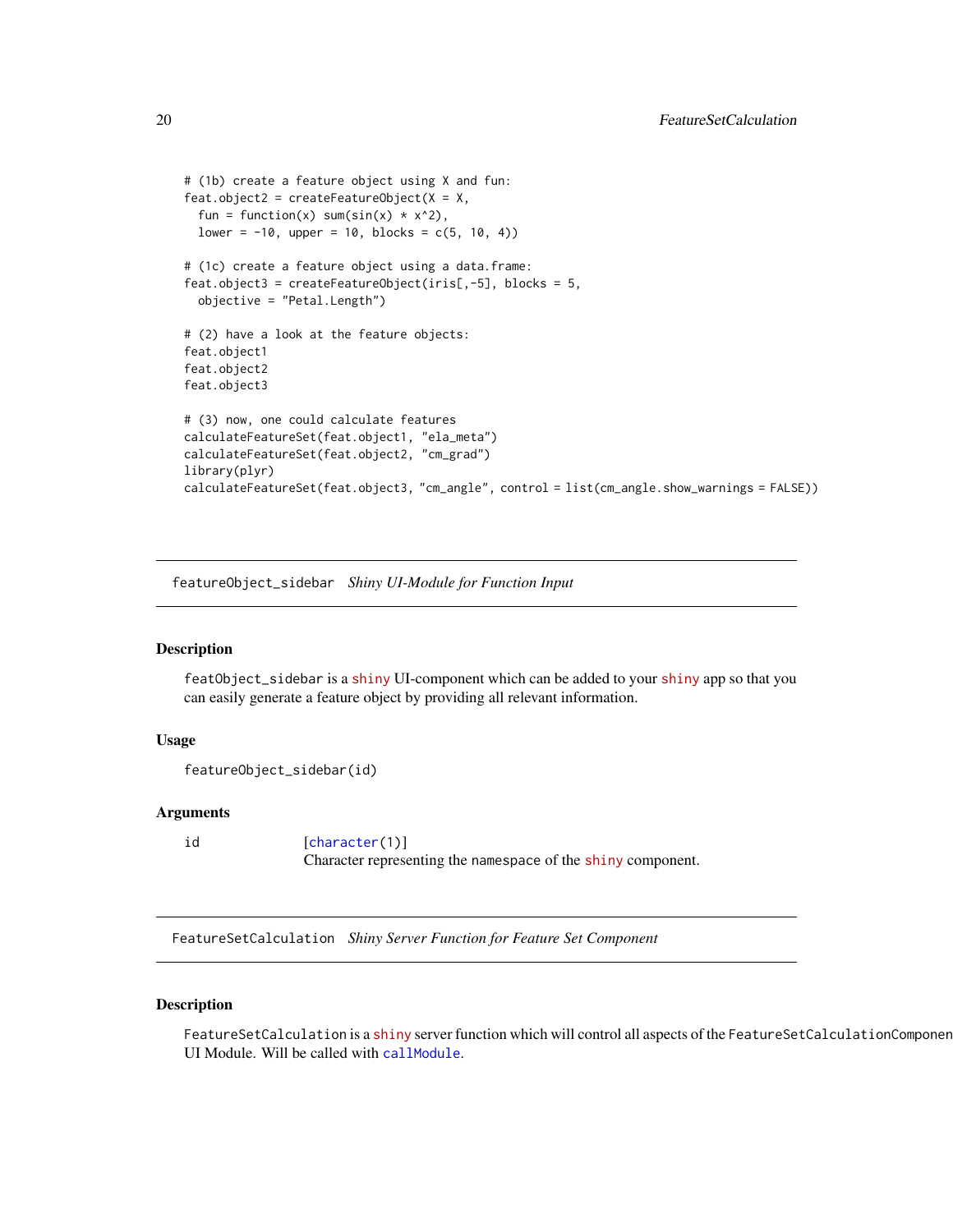#### <span id="page-20-0"></span>Usage

FeatureSetCalculation(input, output, session, stringsAsFactors, feat.object)

#### Arguments

| input            | [shiny-input]<br>shiny input variable for the specific UI module.            |
|------------------|------------------------------------------------------------------------------|
| output           | [shiny-output object]<br>shiny output variable for the specific UI module.   |
| session          | [shiny-session object]<br>shiny session variable for the specific UI module. |
| stringsAsFactors |                                                                              |
|                  | [logical(1)]<br>How should strings be treated internally?                    |
| feat.object      | [FeatureObject]<br>A feature object as created by createFeatureObject.       |

### Details

It will take the user input and calculate the selected feature set. In order to calculate a feature set, the function needs a [FeatureObject](#page-17-1).

```
FeatureSetCalculationComponent
```
*Shiny UI-Module for Calculating and Displaying Feature Sets*

# Description

FeatureSetCalculationComponent is a [shiny](https://CRAN.R-project.org/package=shiny) UI-component which can be added to your [shiny](https://CRAN.R-project.org/package=shiny) app so that you can calculate and display different feature sets.

#### Usage

FeatureSetCalculationComponent(id)

#### Arguments

id [[character\(](#page-0-0)1)] Character representing the namespace of the [shiny](https://CRAN.R-project.org/package=shiny) component.

#### Details

The component integrates a select-Input for choosing the feature set, which should be calculated and displayed in a table. With the download button the calculated features can be exported as CSV-file.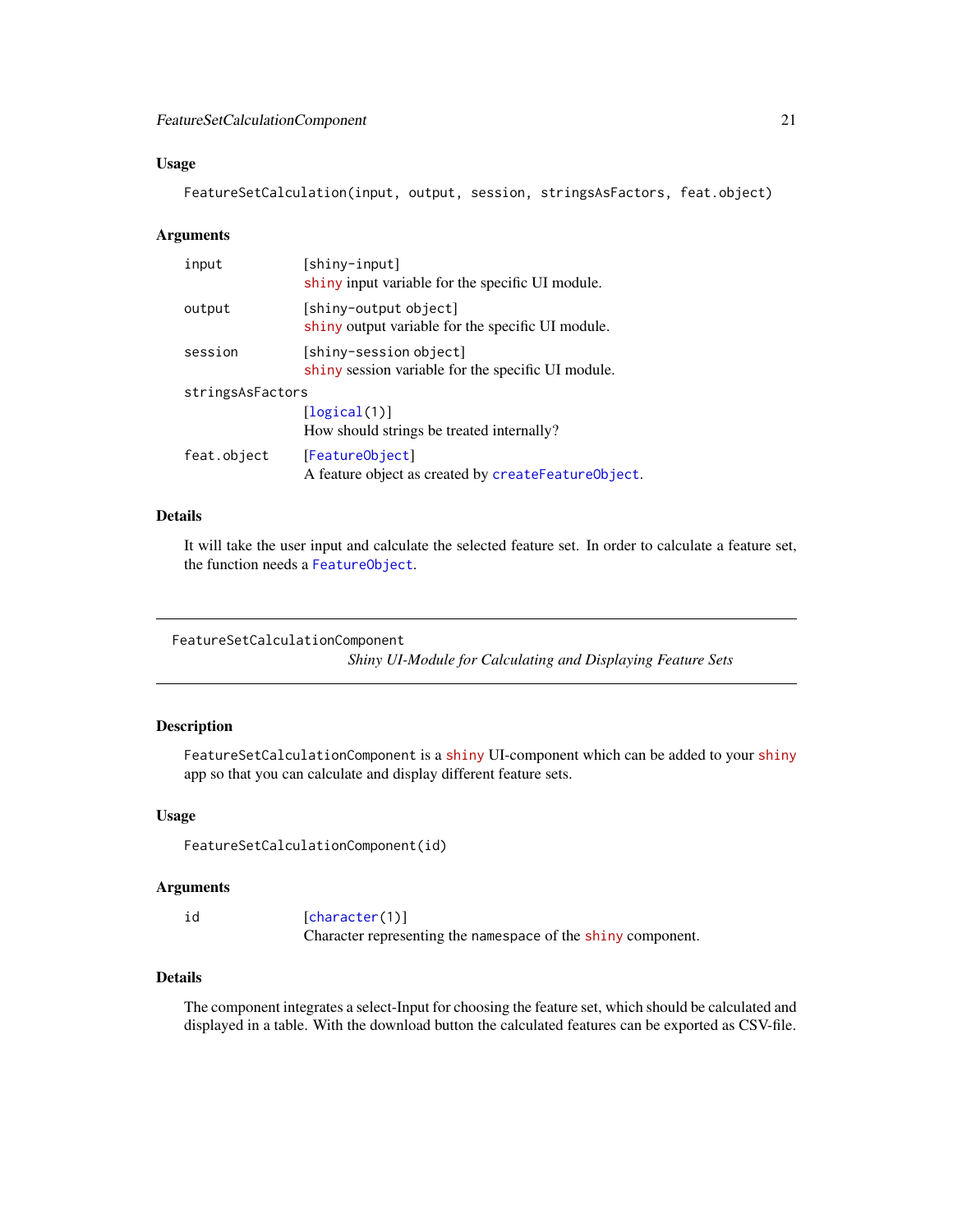<span id="page-21-0"></span>FeatureSetVisualization

*Shiny Server Function for Feature Set Component*

#### Description

FeatureSetVisualization is a [shiny](https://CRAN.R-project.org/package=shiny) server function which will control all aspects of the FeatureSetVisualizationComp UI-Module. It will be called with [callModule](#page-0-0).

# Usage

FeatureSetVisualization(input, output, session, stringsAsFactors, feat.object)

#### Arguments

| input            | [shiny-input]<br>shiny input variable for the specific UI module.            |
|------------------|------------------------------------------------------------------------------|
| output           | [shiny-output object]<br>shiny output variable for the specific UI module.   |
| session          | [shiny-session object]<br>shiny session variable for the specific UI module. |
| stringsAsFactors |                                                                              |
|                  | [logical(1)]<br>How should strings be treated internally?                    |
| feat.object      | [FeatureObject]<br>A feature object as created by createFeatureObject.       |

# Details

It will take the user input and plot the selected visualization. To create a flacco plot, the function needs a [FeatureObject](#page-17-1).

FeatureSetVisualizationComponent

# *Shiny Component for Visualizing the Feature Sets*

# Description

FeatureSetVisualizationComponent is a [shiny](https://CRAN.R-project.org/package=shiny) component which can be added to your [shiny](https://CRAN.R-project.org/package=shiny) app so that you can display different feature set plots.

#### Usage

FeatureSetVisualizationComponent(id)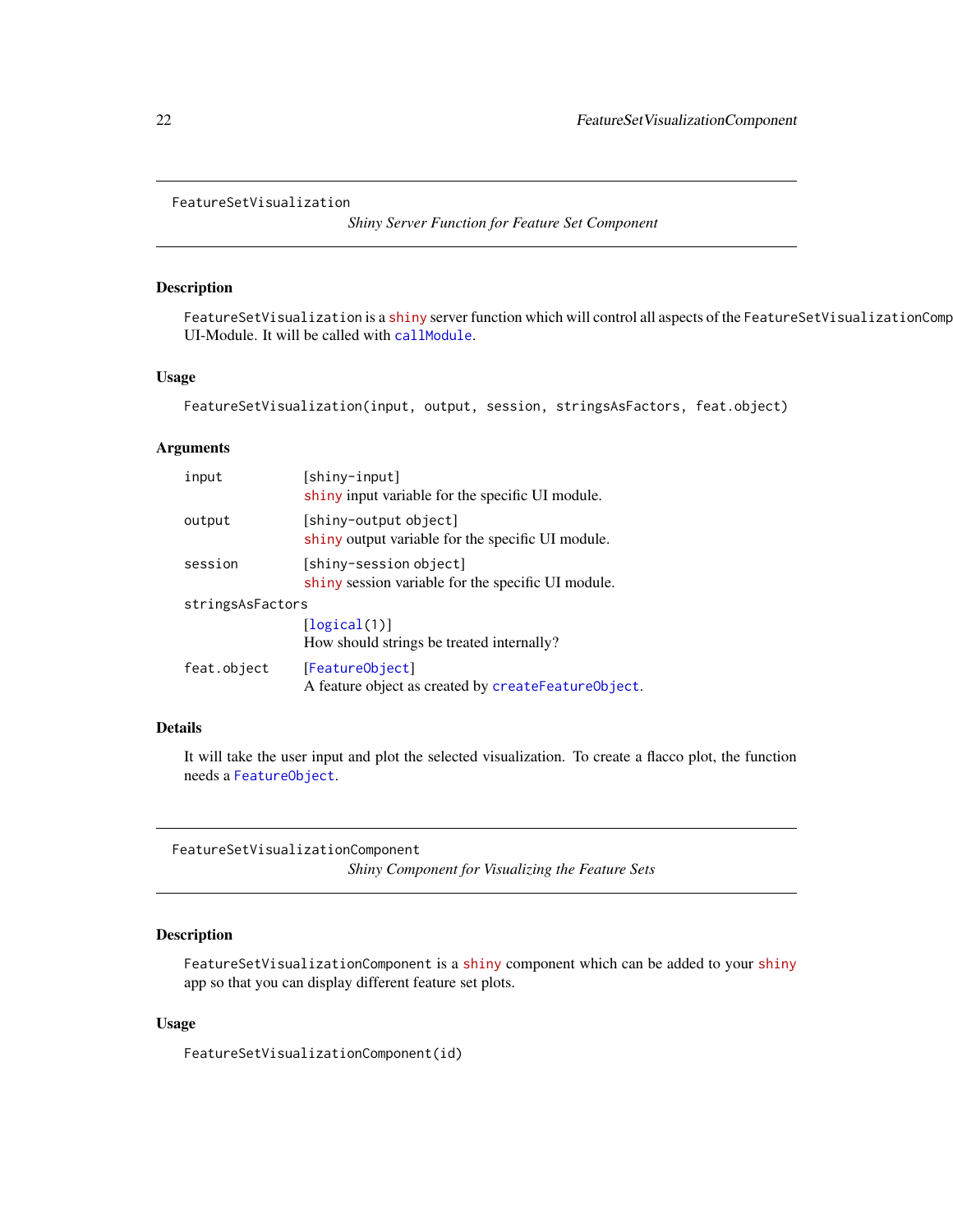# <span id="page-22-0"></span>Arguments

id [[character\(](#page-0-0)1)] Character representing the namespace of the [shiny](https://CRAN.R-project.org/package=shiny) component.

# Details

It integrates a select input where the user can select the plot which should be created.

findLinearNeighbours *Find Neighbouring Cells*

# Description

Given a vector of cell IDs (cell.ids) and a vector (blocks), which defines the number of blocks / cells per dimension, a list of all combinations of (linearly) neighbouring cells around each element of cell.ids is returned.

#### Usage

findLinearNeighbours(cell.ids, blocks, diag = FALSE)

# Arguments

| cell.ids | [integer]<br>Vector of cell IDs (one number per cell) for which the neighbouring cells should<br>be computed.                                                                                                                                                                |
|----------|------------------------------------------------------------------------------------------------------------------------------------------------------------------------------------------------------------------------------------------------------------------------------|
| blocks   | [integer]<br>The number of blocks per dimension.                                                                                                                                                                                                                             |
| diag     | [logical(1)]<br>logical, indicating whether only cells that are located parallel to the axes<br>should be considered (diag = FALSE) as neighbours. Alternatively, one can also<br>look for neighbours that are located diagonally to a cell. The default is diag =<br>FALSE. |

# Value

[list](#page-0-0) of [integer\(](#page-0-0)3) .

List of neighbours. Each list element stands for a combination of predecessing, current and succeeding cell.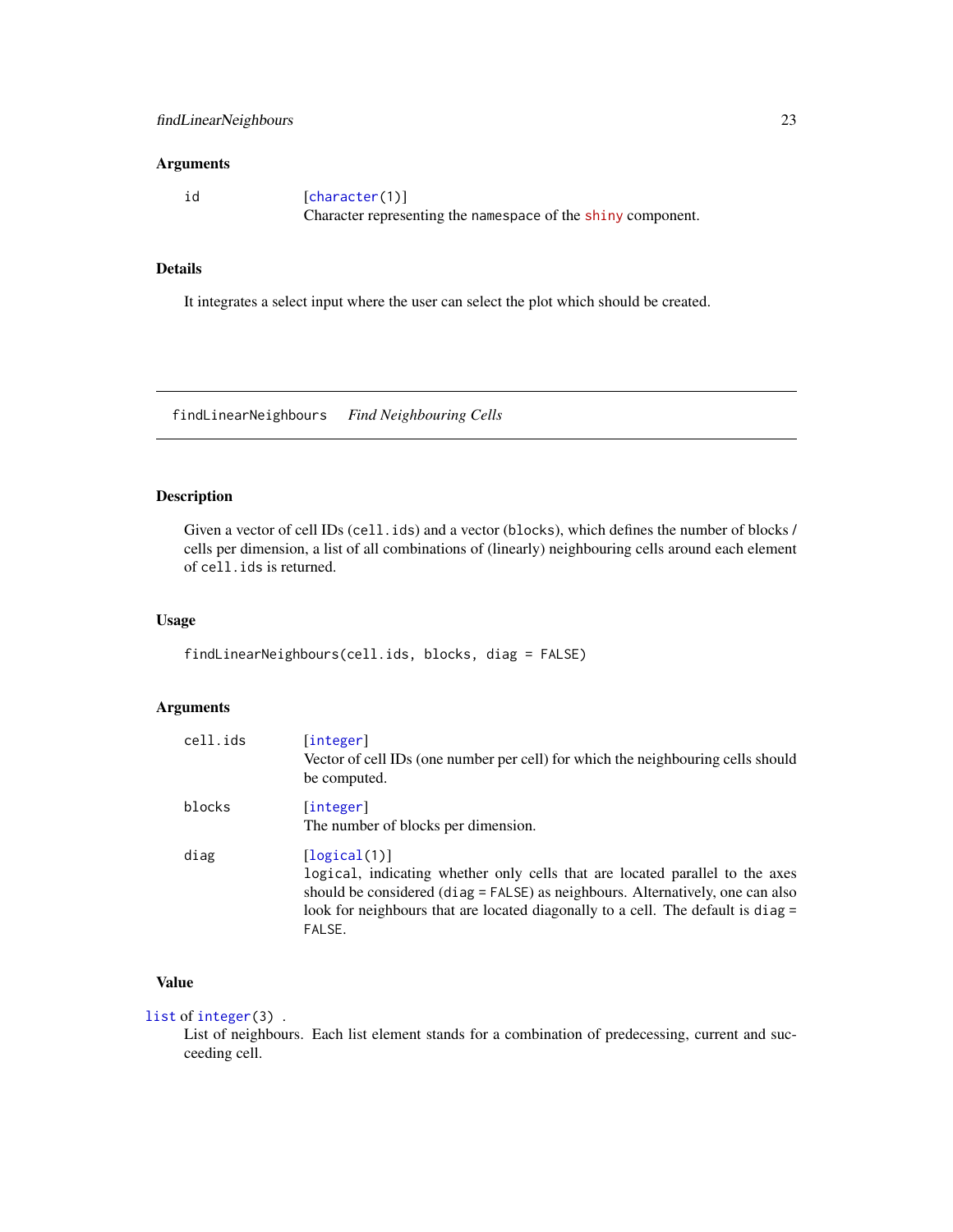#### Examples

cell.ids = c(5, 84, 17, 23) blocks =  $c(5, 4, 7)$ # (1) Considering diagonal neighbours as well: findLinearNeighbours(cell.ids = cell.ids, blocks = blocks, diag = TRUE) # (2) Only consider neighbours which are parellel to the axes: findLinearNeighbours(cell.ids = cell.ids, blocks = blocks)

findNearestPrototype *Find Nearest Prototype*

#### Description

For each cell of the initial design, select the closest observation to its center and use it as a representative for that cell.

#### Usage

```
findNearestPrototype(feat.object, dist_meth, mink_p, fast_k, ...)
```
#### Arguments

| feat.object | [FeatureObject]<br>A feature object as created by createFeatureObject.                                                                                                                           |
|-------------|--------------------------------------------------------------------------------------------------------------------------------------------------------------------------------------------------|
| dist_meth   | [character(1)]<br>Which distance method should be used for computing the distance between two<br>observations? All methods of dist are possible options with "euclidean" be-<br>ing the default. |
| $mink_p$    | [integer(1)]<br>Value of p in case dist_meth is "minkowski". The default is 2, i.e. the eu-<br>clidean distance.                                                                                 |
| $fast_k$    | [numeric(1)]<br>Percentage of elements that should be considered within the nearest neighbour<br>computation. The default is $0.05$ .                                                            |
| $\ddotsc$   | any<br>Further arguments, which might be used within the distance computation (dist).                                                                                                            |

# Value

# [data.frame](#page-0-0) .

A data.frame containing one prototype (i.e. a representative observation) per cell. Each prototype consists of its values from the decision space, the corresponding objective value, its own cell ID and the cell ID of the cell, which it represents.

<span id="page-23-0"></span>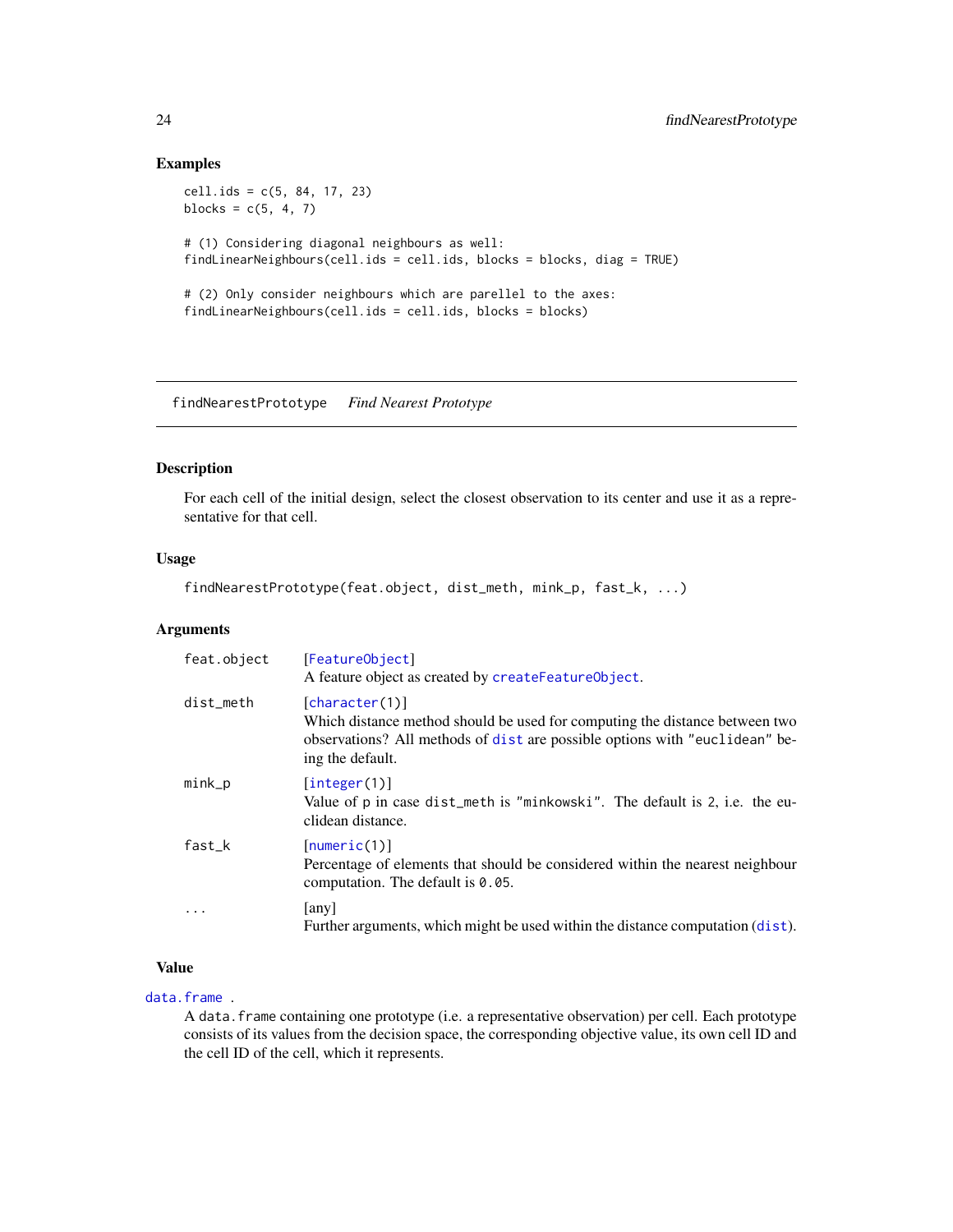# <span id="page-24-0"></span>functionInput 25

# Examples

```
# (1) create the initial sample and feature object:
X = \text{createInitialSample}(n.obs = 1000, \text{dim} = 2,control = list(init_sample.lower = -10, init_sample.upper = 10))
feat.object = createFeatureObject(X = X,fun = function(x) sum(x^2), blocks = 10)
# (2) find the nearest prototypes of all cells:
findNearestPrototype(feat.object)
```
functionInput *Shiny Server Function for Feature Calculation of Function Input*

# Description

functionInput is a [shiny](https://CRAN.R-project.org/package=shiny) server function which controls all aspects of the FlaccoFunctionInput UI Module. Will be called with [callModule](#page-0-0).

# Usage

functionInput(input, output, session, stringsAsFactors)

# Arguments

| input            | [shiny-input]<br>shiny input variable for the specific UI module.            |
|------------------|------------------------------------------------------------------------------|
| output           | [shiny-output object]<br>shiny output variable for the specific UI module.   |
| session          | [shiny-session object]<br>shiny session variable for the specific UI module. |
| stringsAsFactors |                                                                              |
|                  | [logical(1)]                                                                 |

How should strings be treated internally?

ggplotFeatureImportance

*Feature Importance Plot*

#### Description

Creates a feature importance plot.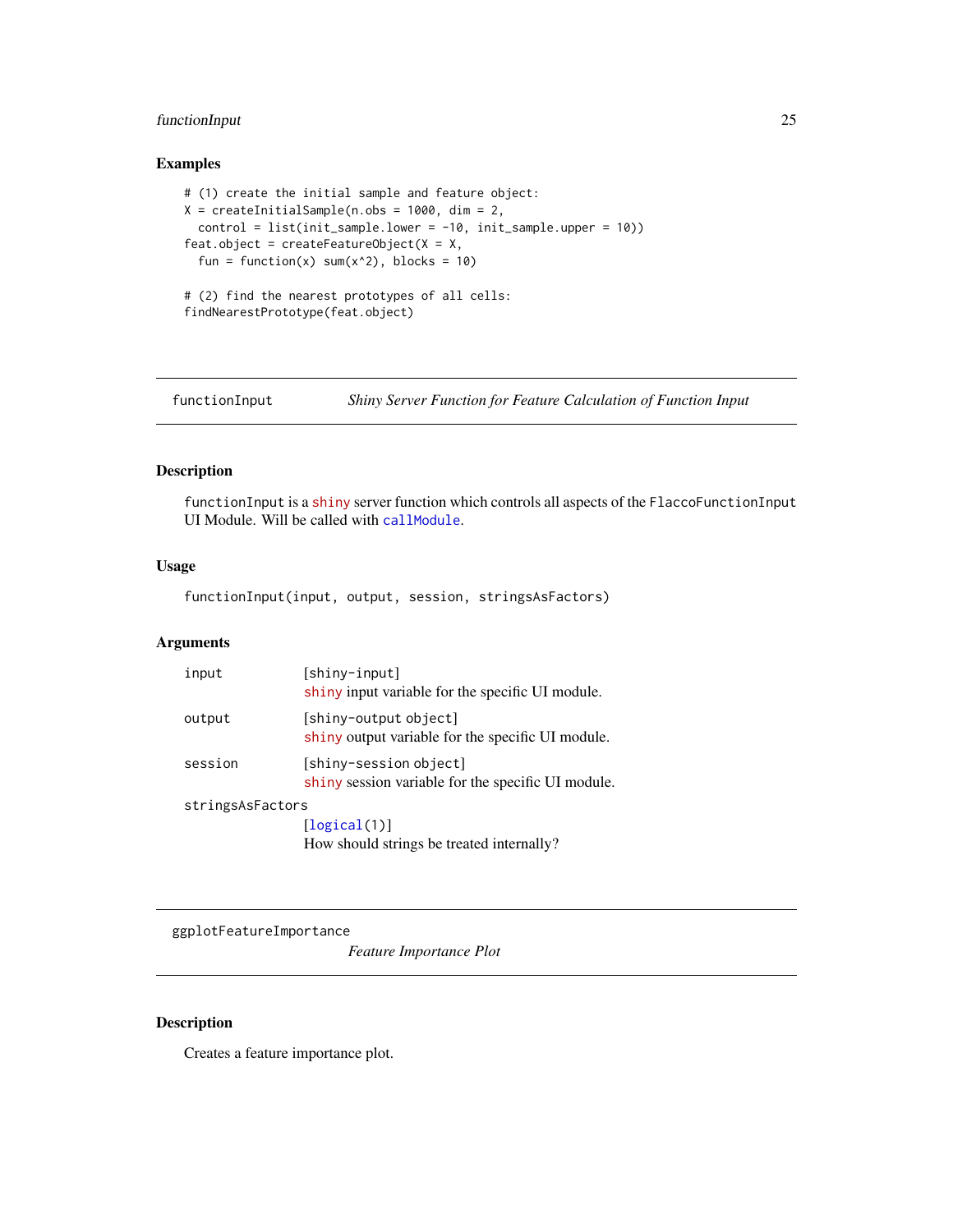# Usage

```
ggplotFeatureImportance(featureList, control = list(), ...)
```

```
plotFeatureImportance(featureList, control = list(), ...)
```
# Arguments

| featureList | [list]<br>List of vectors of features. One list element is expected to belong to one resam-<br>pling iteration / fold.                           |
|-------------|--------------------------------------------------------------------------------------------------------------------------------------------------|
| control     | [list]<br>A list, which stores additional configuration parameters:                                                                              |
|             | • featimp.col_{high/medium/low}: Color of the features, which are used<br>often, sometimes or only a few times.                                  |
|             | • featimp.perc_{high/low}: Percentage of the total number of folds, defin-<br>ing when a features, is used often, sometimes or only a few times. |
|             | • featimp. las: Alignment of axis labels.                                                                                                        |
|             | • featimp.lab_{feat/resample}: Axis labels (features and resample iter-<br>ations).                                                              |
|             | • featimp.string_angle: Angle for the features on the x-axis.                                                                                    |
|             | • featimp.pch_{active/inactive}: Plot symbol of the active and inactive<br>points.                                                               |
|             | • featimp.col_inactive: Color of the inactive points.                                                                                            |
|             | • featimp.col_vertical: Color of the vertical lines.                                                                                             |
|             | • featimp.lab_{title/strip}: Label used for the title and/or strip label.<br>These parameters are only relevant for ggplotFeatureImportance.     |
|             | • featimp.legend_position: Location of the legend. This parameter is<br>only relevant for ggplotFeatureImportance.                               |
|             | • featimp. flip_axes: Should the axes be flipped? This parameter is only<br>relevant for ggplotFeatureImportance.                                |
|             | • featimp.plot_tiles: Visualize (non-)selected features with tiles? This<br>parameter is only relevant for ggplotFeatureImportance.              |
| .           | [any]<br>Further arguments, which can be passed to plot.                                                                                         |

# Value

plot .

Feature Importance Plot, indicating which feature was used during which iteration.

# Examples

```
## Not run:
# At the beginning, one needs a list of features, e.g. derived during a
# nested feature selection within mlr (see the following 8 steps):
library(mlr)
```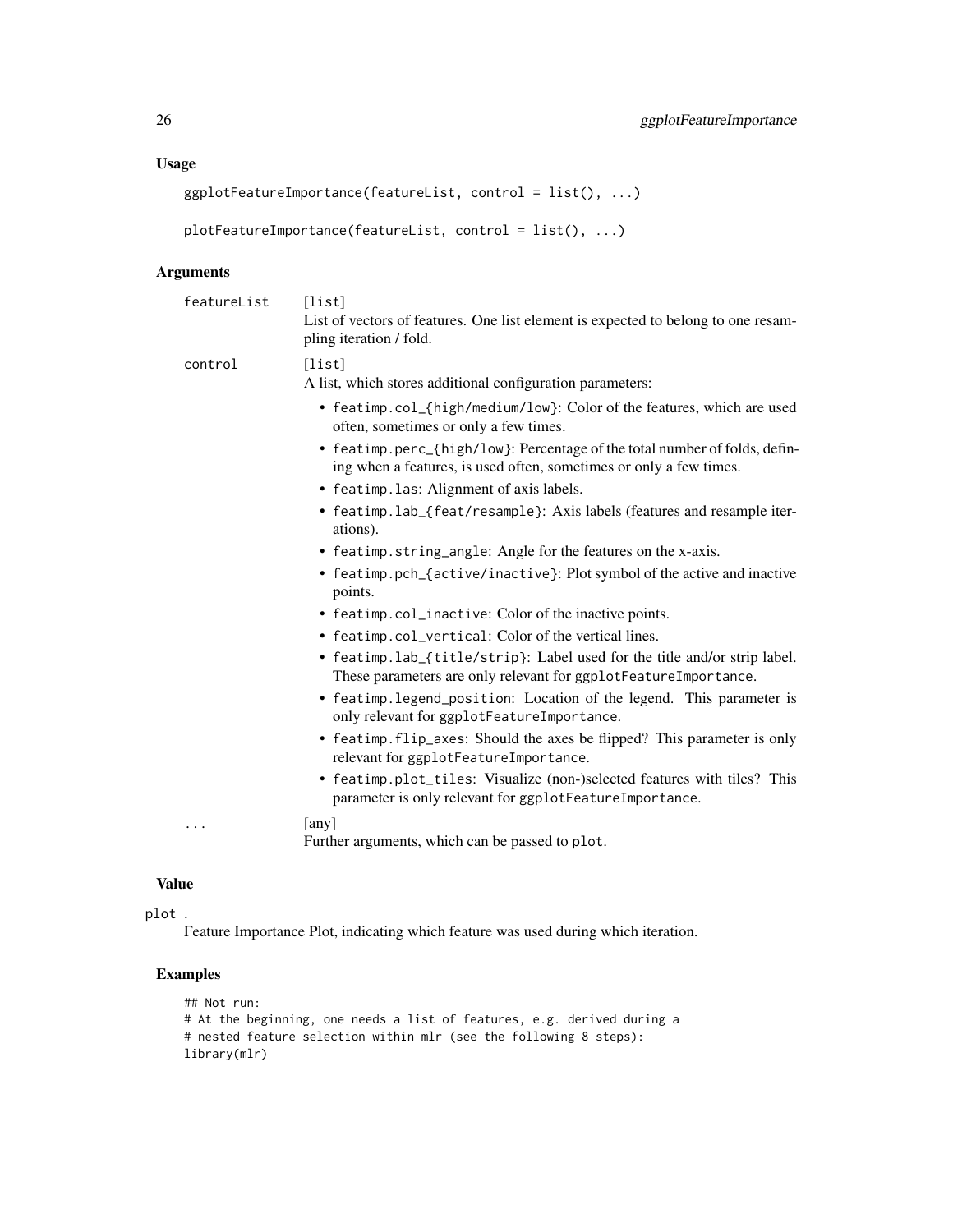```
library(mlbench)
data(Glass)
# (1) Create a classification task:
classifTask = makeClassifTask(data = Glass, target = "Type")
# (2) Define the model (here, a classification tree):
lrn = makeLearner(cl = "classif.rpart")
# (3) Define the resampling strategy, which is supposed to be used within
# each inner loop of the nested feature selection:
innerResampling = makeResampleDesc("Holdout")
# (4) What kind of feature selection approach should be used? Here, we use a
# sequential backward strategy, i.e. starting from a model with all features,
# in each step the feature decreasing the performance measure the least is
# removed from the model:
ctrl = makeFeatSelControlSequential(method = "sbs")
# (5) Wrap the original model (see (2)) in order to allow feature selection:
wrappedLearner = makeFeatSelWrapper(learner = lrn,
 resampling = innerResampling, control = ctrl)
# (6) Define a resampling strategy for the outer loop. This is necessary in
# order to assess whether the selected features depend on the underlying
# fold:
outerResampling = makeResampleDesc(method = "CV", iters = 10L)
# (7) Perform the feature selection:
featselResult = resample(learner = wrappedLearner, task = classifTask,
 resampling = outerResampling, models = TRUE)
# (8) Extract the features, which were selected during each iteration of the
# outer loop (i.e. during each of the 10 folds of the cross-validation):
featureList = lapply(featselResult$models,
  function(mod) getFeatSelResult(mod)$x)
## End(Not run)
########################################################################
# Now, one could inspect the features manually:
featureList
# Alternatively, one might use visual means such as the feature
# importance plot. There exist two versions for the feature importance
# plot. One based on the classical R figures
plotFeatureImportance(featureList)
# and one using ggplot
ggplotFeatureImportance(featureList)
```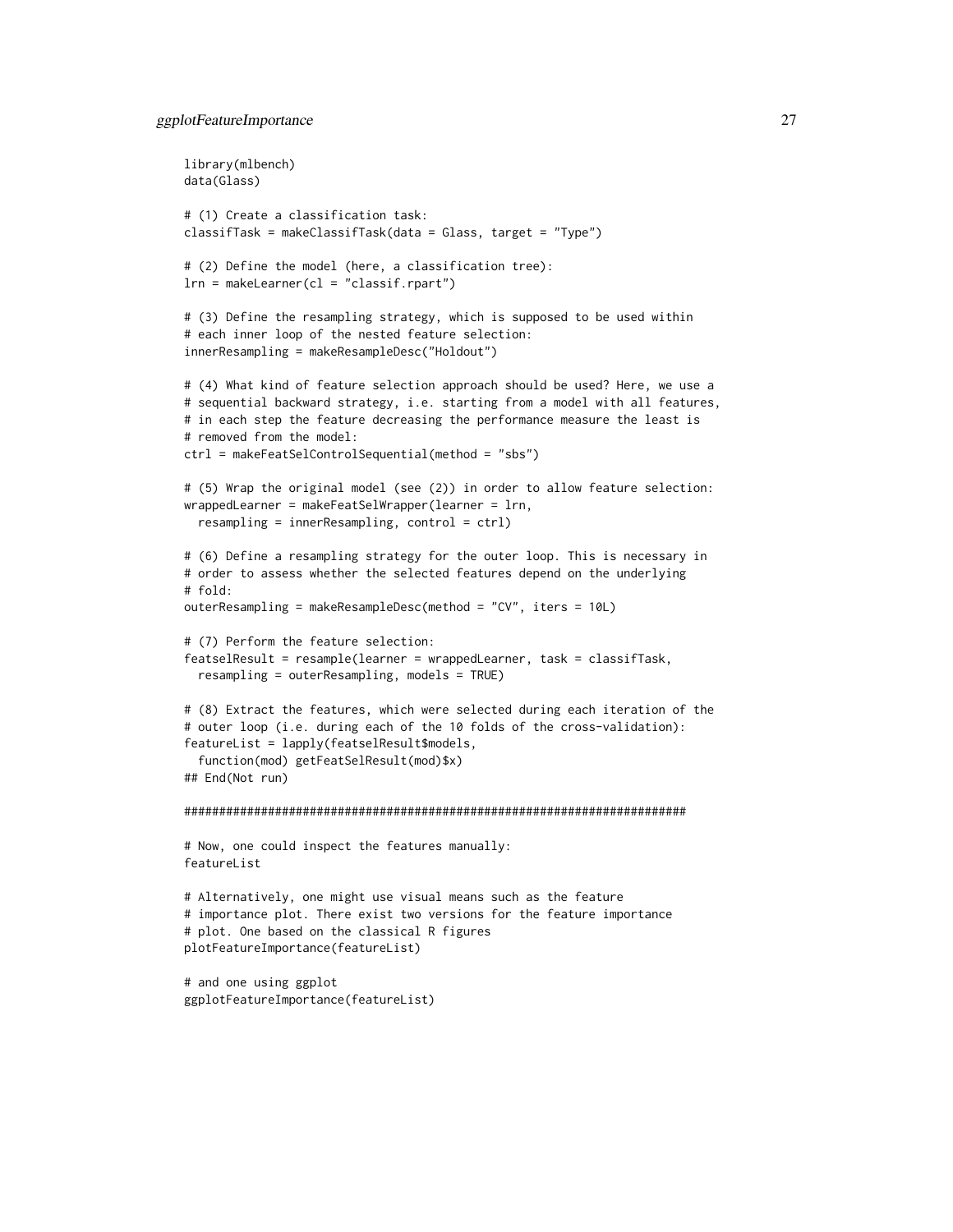```
listAvailableFeatureSets
```
*List Available Feature Sets*

# Description

Lists all available feature sets w.r.t. certain restrictions.

# Usage

```
listAvailableFeatureSets(
  subset,
  allow.cellmapping,
  allow.additional_costs,
  blacklist
\mathcal{L}
```
# Arguments

| subset                 | [character]                                                                      |
|------------------------|----------------------------------------------------------------------------------|
|                        | Vector of feature sets, which should be considered. If not defined, all features |
|                        | will be considered.                                                              |
| allow.cellmapping      |                                                                                  |
|                        | [logical(1)]                                                                     |
|                        | Should (general) cell mapping features be considered as well? The default is     |
|                        | TRUE.                                                                            |
| allow.additional_costs |                                                                                  |
|                        | [logical(1)]                                                                     |
|                        | Should feature sets be considered, which require additional function evalua-     |
|                        | tions? The default is TRUE.                                                      |
| blacklist              | [character]                                                                      |
|                        | Vector of feature sets, which should not be considered. The default is NULL.     |

# Value

```
character .
```
Feature sets, which could be computed - based on the provided input.

# Examples

sets = listAvailableFeatureSets()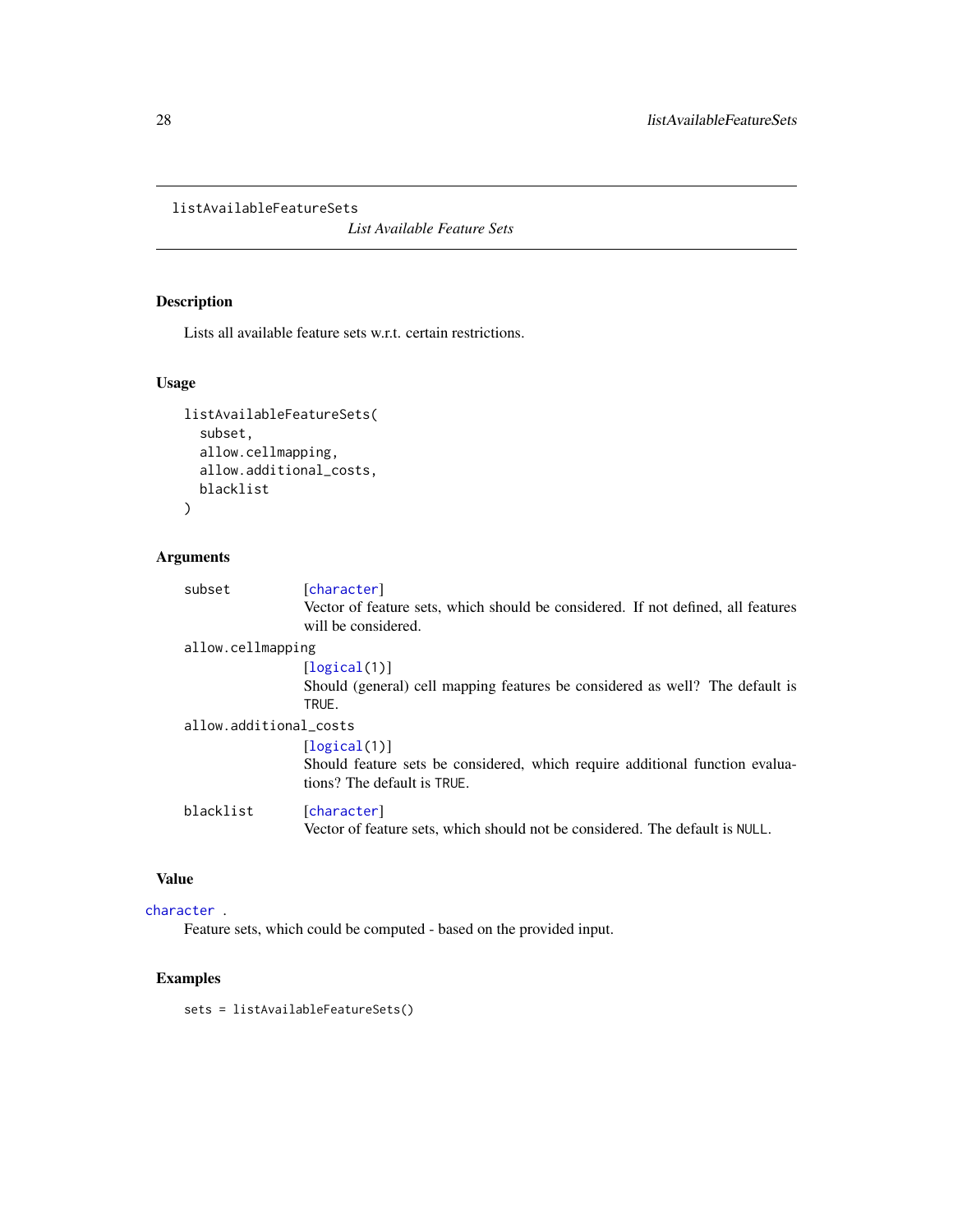<span id="page-28-0"></span>

# Description

Simple wrapper around proc.time.

# Usage

measureTime(expr, prefix, envir = parent.frame())

### Arguments

| expr   | [expression]<br>Expression of which the time should be measured.                           |
|--------|--------------------------------------------------------------------------------------------|
| prefix | [character(1)]<br>Name of the corresponding feature set. Used as a prefix for the runtime. |
| envir  | [environment]<br>Environment in which expr should be evaluated.                            |

# Value

Returns the value(s) of the evaluated expr and adds two additional attributes: the number of function evaluations costs\_fun\_evals and the runtime costs\_runtime, which was required for evaluating the expression.

plotBarrierTree2D *Plot Barrier Tree in 2D*

#### Description

Creates a 2D image containing the barrier tree of this cell mapping.

#### Usage

```
plotBarrierTree2D(feat.object, control)
```
# Arguments

| feat.object | [FeatureObject]<br>A feature object as created by createFeatureObject.                                |
|-------------|-------------------------------------------------------------------------------------------------------|
| control     | [list]<br>A list, which stores additional control arguments. For further information, see<br>details. |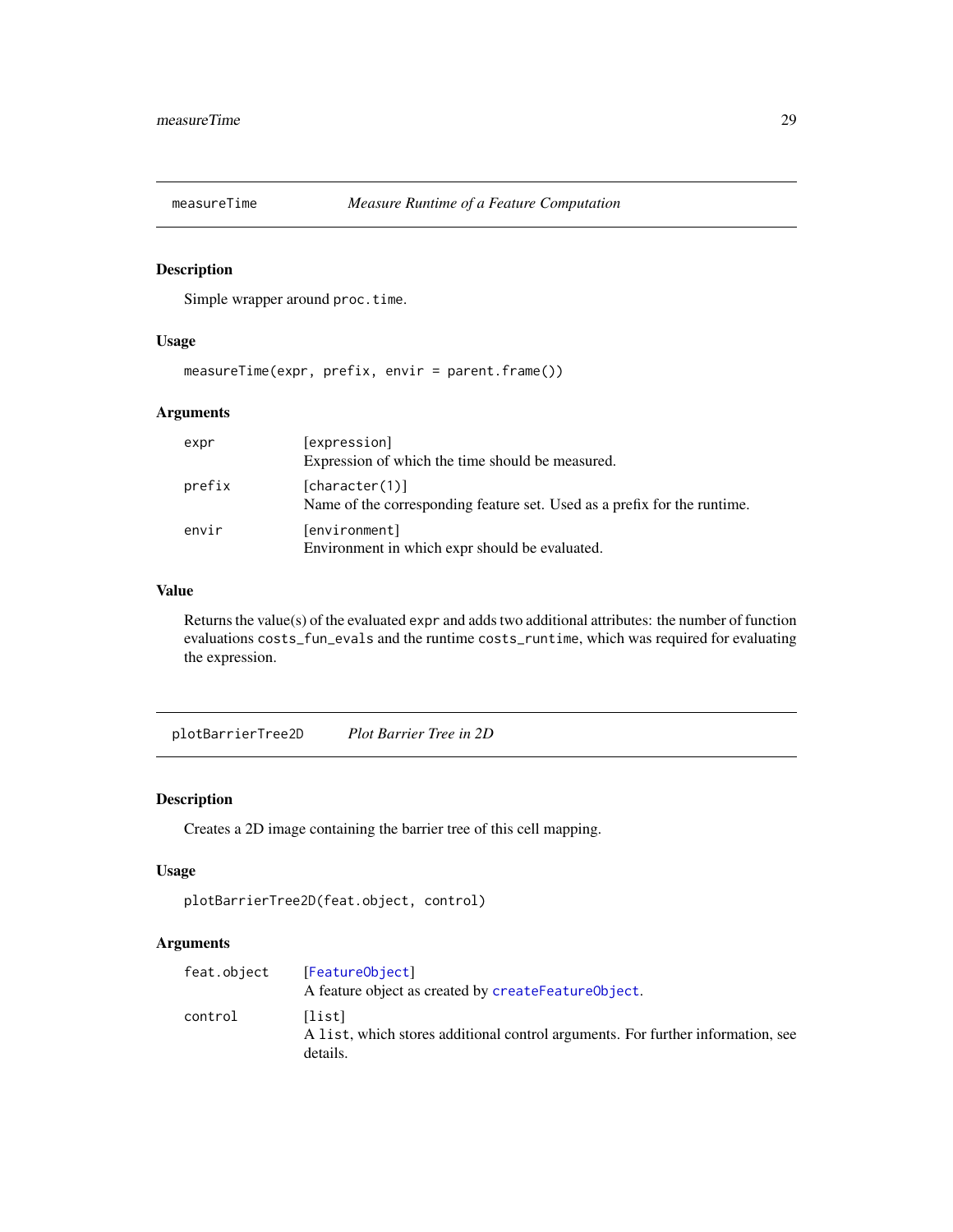# Details

Possible control arguments are:

- Computation of Cell Mapping:
	- gcm.approach: Which approach should be used when computing the representatives of a cell. The default is "min", i.e. the observation with the best (minimum) value within per cell.
	- gcm.cf\_power: Theoretically, we need to compute the canonical form to the power of infinity. However, we use this value as approximation of infinity. The default is 256.
- Plot Control:
	- bt.cm\_surface: Should the underlying surface be based on a cell mapping plot (default is TRUE)? Alternatively, the cells would be coloured in shades of grey - according to their objective values.
	- bt.margin: Margins of the plot as used by par ("mar"). The default is  $c(5,5,4,4)$ .
	- bt.color\_surface: Color of the surface of the perspective plot. The default is "lightgrey".
	- bt.color\_branches: Color used for the branches of the barrier tree. Per default there will be one color per level.
	- bt.pch\_root: Symbol used for plotting the root. The default is 17 (filled triangle).
	- bt.pch\_breakpoint: Symbol used for plotting a breakpoint. The default is 5 (non-filled diamond).
	- bt.pch\_basin: Symbol used for plotting the leaf (i.e. a basin) of the barrier tree. The default is 19 (filled circle).
	- bt.col\_root: Color of the root symbol. The default is "red".
	- bt.lwd: Width of the lines used for plotting the branches of a barrier tree. The default is 2.
	- bt.label.{x,y}\_coord: Label of the x-/y-coordinate (below / left side of the plot).
	- bt.label.{x,y}\_id: Label of the x-/y-cell ID (above / right side of the plot).

#### Value

#### plot .

A 2D image, visualizing the barrier tree of this cell mapping.

#### Examples

```
# create a feature object
X = \text{createInitialSample}(n.\text{obs} = 900, \text{dim} = 2)f = smoof::makeAckleyFunction(dimensions = 2)
y = apply(X, 1, f)feat.object = createFeatureObject(X = X, y = y, fun = f, blocks = c(4, 6))
# plot the corresponing barrier tree
plotBarrierTree2D(feat.object)
```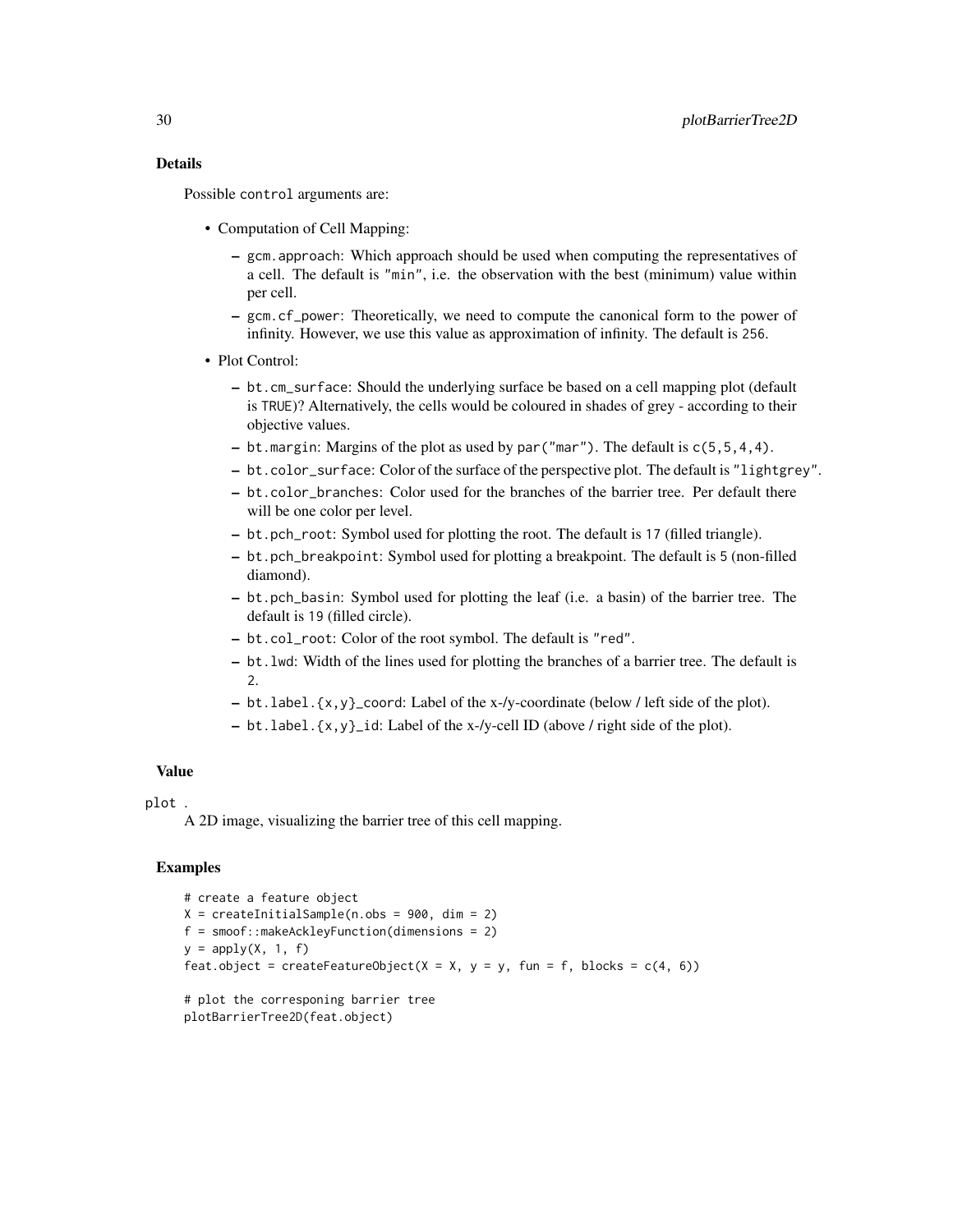#### <span id="page-30-0"></span>**Description**

Creates a 3D surface plot containing the barrier tree of this cell mapping.

#### Usage

```
plotBarrierTree3D(feat.object, control)
```
#### Arguments

| feat.object | [FeatureObject]<br>A feature object as created by createFeatureObject.                                |
|-------------|-------------------------------------------------------------------------------------------------------|
| control     | [list]<br>A list, which stores additional control arguments. For further information, see<br>details. |

#### Details

Possible control arguments are:

- Computation of Cell Mapping:
	- gcm.approach: Which approach should be used when computing the representatives of a cell. The default is "min", i.e. the observation with the best (minimum) value within per cell.
	- gcm.cf\_power: Theoretically, we need to compute the canonical form to the power of infinity. However, we use this value as approximation of infinity. The default is 256.
- Plot Control:
	- bt.margin: Margins of the plot as used by par ("mar"). The default is  $c(0.5, 1, 0, 0)$ .
	- bt.color\_surface: Color of the surface of the perspective plot. The default is "lightgrey".
	- bt.color\_branches: Color used for the branches of the barrier tree. Per default there will be one color per level.
	- bt.persp\_border: Color of the lines / borders around each facet of the perspective plot. The default is "grey".
	- bt.persp\_shade: A ratio defining the shade of the surface. The default is 0.35.
	- bt.persp\_{theta,phi}: Angles (in degree) defining the viewing direction of the perspective plot. theta corresponds to the azimuthal direction (default: 330) and phi to the colatitude (default: 15).
	- bt.persp\_{xlab,ylab,zlab}: Labels of the x-, y- and z- axis. The defaults are expression(x[1]), expression(x[2]) and expression(f(x[1],x[2]))
	- bt.persp\_ticktype: Should the values of each dimension be shown in detail ("detailed") or just via "simple" arrows in direction of increasement along the axes? The default is "detailed".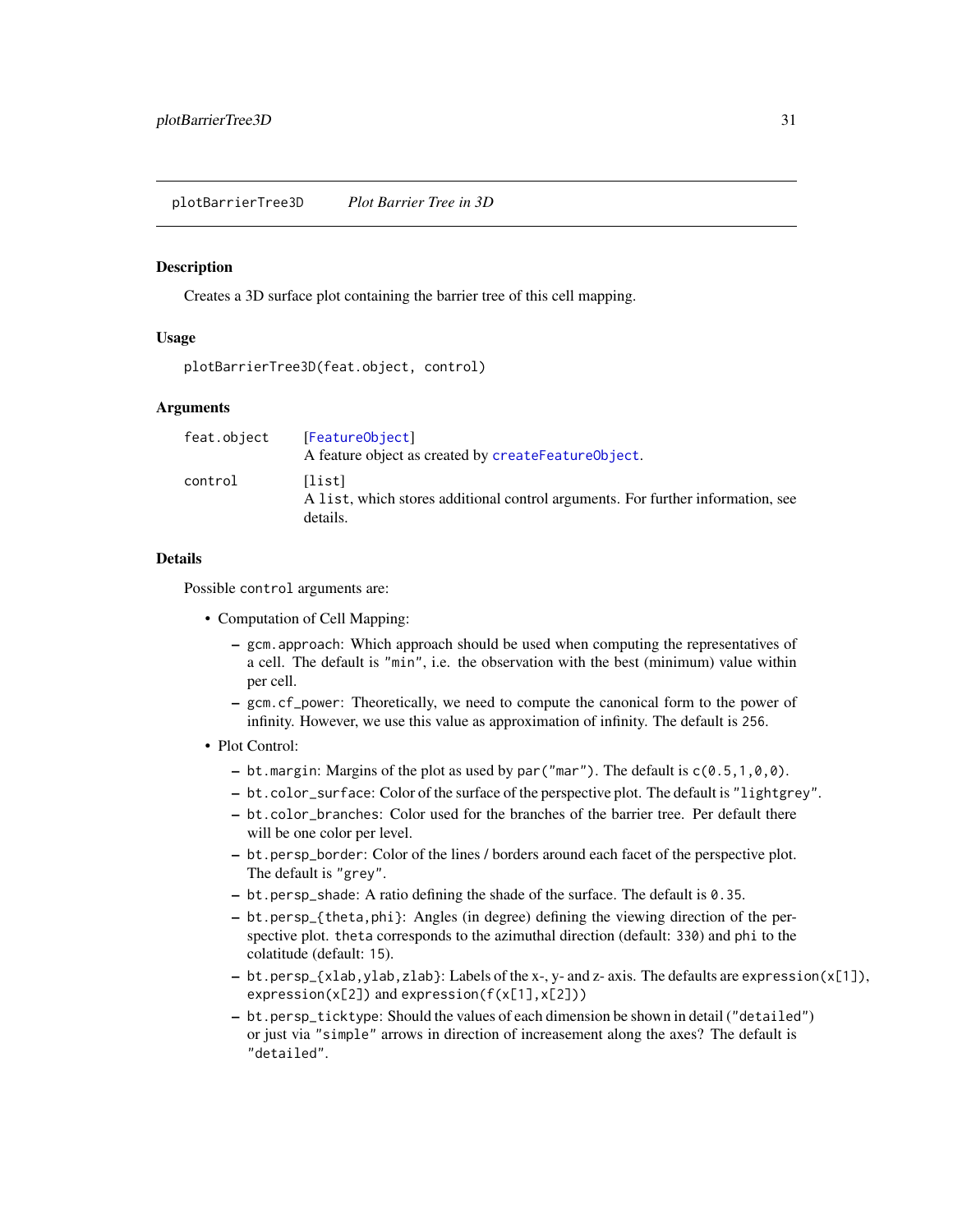- <span id="page-31-0"></span>– bt.col\_root: Color of the root symbol. The default is "red".
- bt.pch\_root: Symbol used for plotting the root. The default is 17 (filled triangle).
- bt.pch\_breakpoint: Symbol used for plotting a breakpoint. The default is 5 (non-filled diamond).
- bt.pch\_basin: Symbol used for plotting the leaf (i.e. a basin) of the barrier tree. The default is 19 (filled circle).
- bt.lwd: Width of the lines used for plotting the branches of a barrier tree. The default is 2.

#### Value

plot .

A 3D-surface plot, visualizing the barrier tree of this cell mapping.

#### Examples

```
# create a feature object
X = \text{createInitialSample}(n.\text{obs} = 900, \text{dim} = 2)f = smoof::makeAckleyFunction(dimensions = 2)
y = apply(X, 1, f)feat.object = createFeatureObject(X = X, y = y, fun = f, blocks = c(4, 6))
# plot the corresponing barrier tree
plotBarrierTree3D(feat.object)
```
plotCellMapping *Plot Cell Mapping*

# Description

Visualizes the transitions among the cells in the General Cell Mapping approach.

#### Usage

```
plotCellMapping(feat.object, control)
```
#### Arguments

| feat.object | [FeatureObject]<br>A feature object as created by createFeatureObject.                                |
|-------------|-------------------------------------------------------------------------------------------------------|
| control     | [list]<br>A list, which stores additional control arguments. For further information, see<br>details. |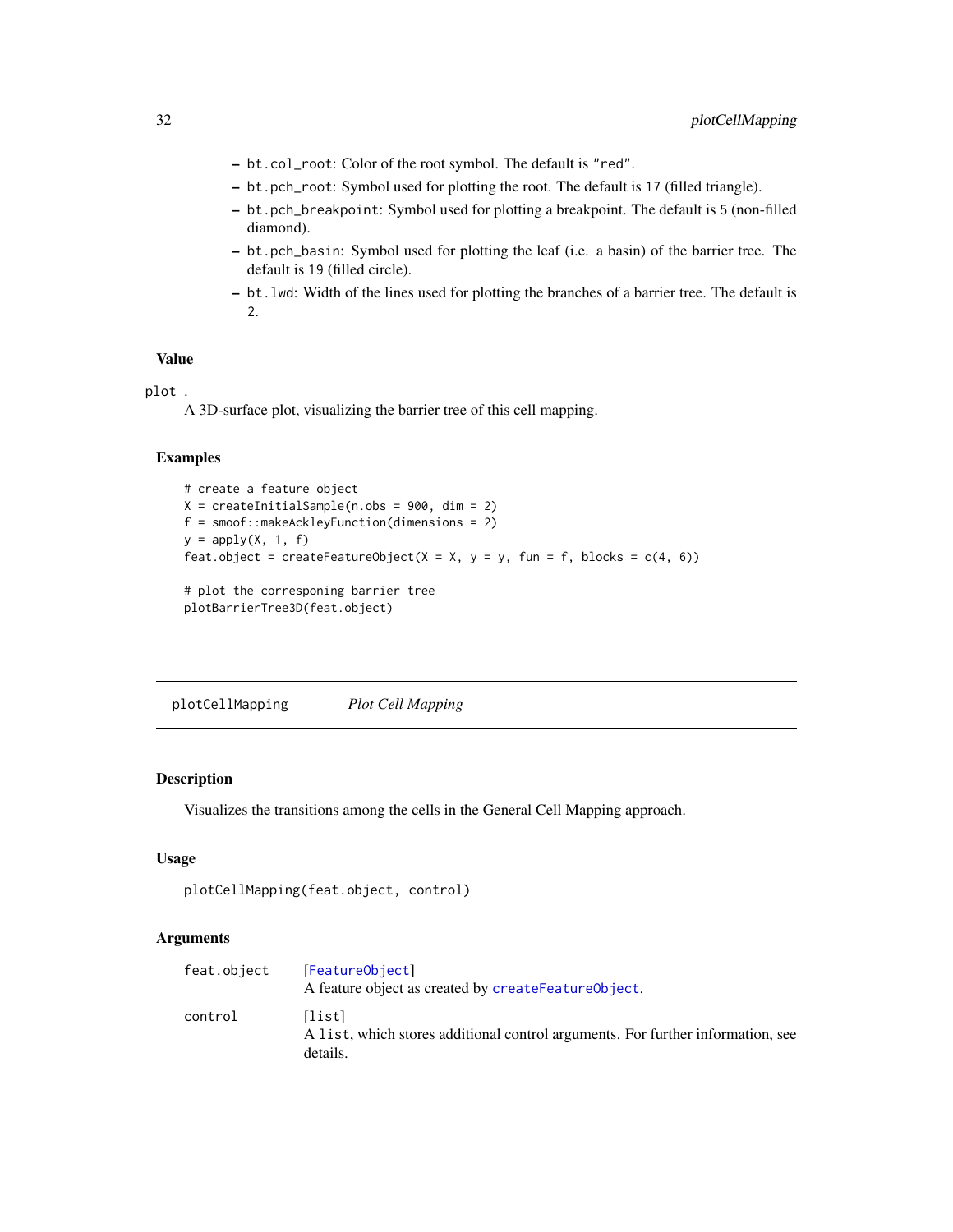#### plotCellMapping 33

#### Details

Possible control arguments are:

- Computation of GCM Features:
	- gcm.approach: Which approach should be used when computing the representatives of a cell. The default is "min", i.e. the observation with the best (minimum) value within per cell.
	- gcm.cf\_power: Theoretically, we need to compute the canonical form to the power of infinity. However, we use this value as approximation of infinity. The default is 256.
- Plot Control:
	- gcm. margin: The margins of the plot as used by par ("mar"). The default is  $c(5, 5, 4, 4)$ .
	- gcm.color\_attractor: Color of the attractors. The default is "#333333", i.e. dark grey.
	- gcm.color\_uncertain: Color of the uncertain cells. The default is "#cccccc", i.e. grey.
	- gcm.color\_basin: Color of the basins of attraction. This has to be a function, which computes the colors, depending on the number of attractors. The default is the color scheme from ggplot2.
	- gcm.plot\_arrows: Should arrows be plotted? The default is TRUE.
	- $-$  gcm.arrow.length\_{x,y}: Scaling factor of the arrow length in x- and y-direction. The default is 0.9, i.e. 90% of the actual length.
	- gcm.arrowhead.{length,width}: Scaling factor for the width and length of the arrowhead. Per default (0.1) the arrowhead is 10% of the length of the original arrow.
	- gcm.arrowhead.type: Type of the arrowhead. Possible options are "simple", "curved", "triangle" (default), "circle", "ellipse" and "T".
	- gcm.color\_grid: Color of the grid lines. The default is "#333333", i.e. dark grey.
	- gcm.label.{x,y}\_coord: Label of the x-/y-coordinate (below / left side of the plot).
	- gcm.label.{x,y}\_id: Label of the x-/y-cell ID (above / right side of the plot).
	- gcm.plot\_{coord,id}\_labels: Should the coordinate (bottom and left) / ID (top and right) labels be plotted? The default is TRUE.

#### Value

plot .

#### References

• Kerschke, P., Preuss, M., Hernandez, C., Schuetze, O., Sun, J.-Q., Grimme, C., Rudolph, G., Bischl, B., and Trautmann, H. (2014): "Cell Mapping Techniques for Exploratory Landscape Analysis", in: EVOLVE – A Bridge between Probability, Set Oriented Numerics, and Evolutionary Computation V, pp. 115-131 ([http://dx.doi.org/10.1007/978-3-319-07494-8\\_](http://dx.doi.org/10.1007/978-3-319-07494-8_9) [9](http://dx.doi.org/10.1007/978-3-319-07494-8_9)).

# Examples

```
# (1) Define a function:
library(smoof)
f = makeHosakiFunction()
```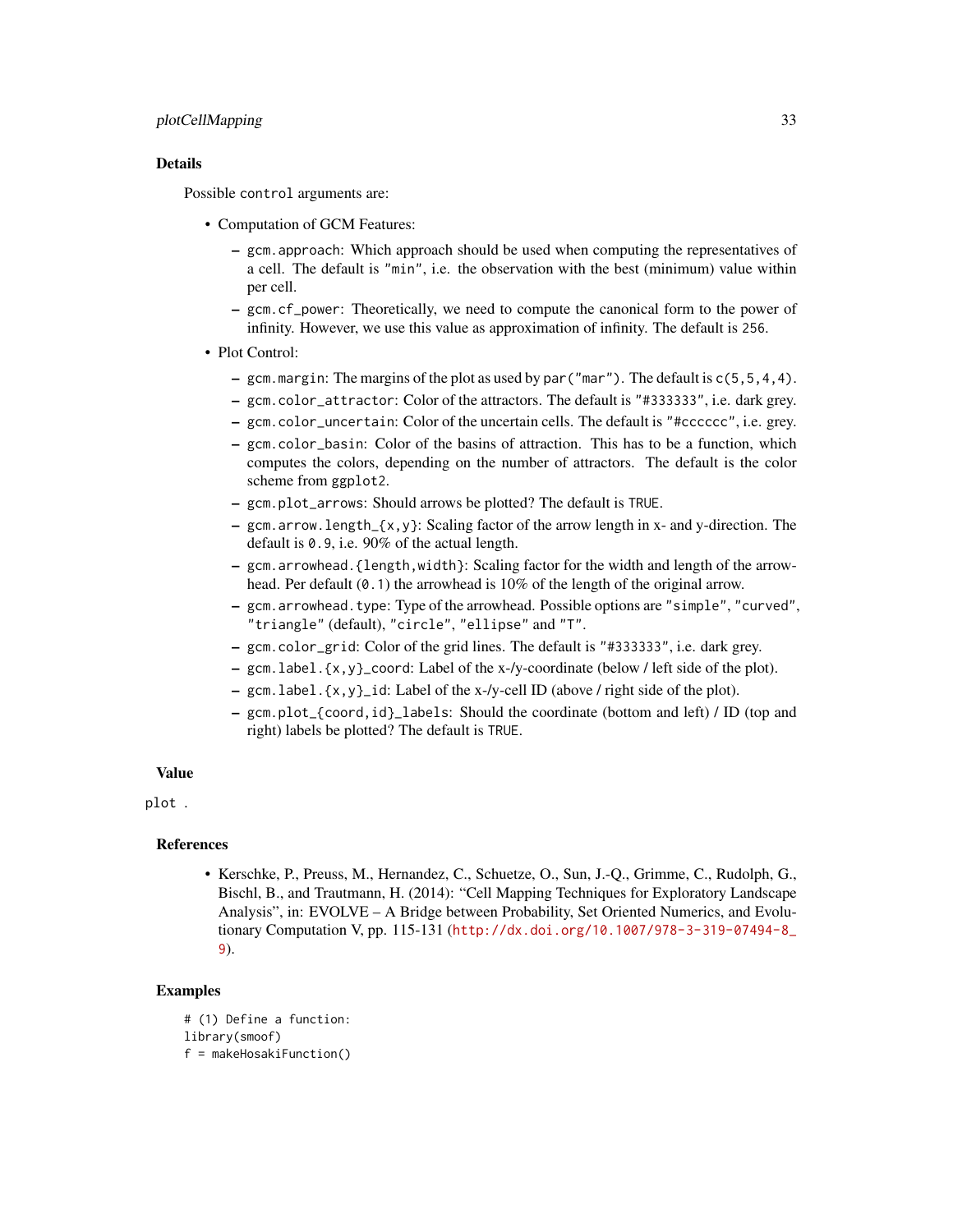```
# (2) Create a feature object:
X = \text{cbind}(x1 = runif(n = 100, min = -32, max = 32),
  x2 = runif(n = 100, min = 0, max = 10))
y = apply(X, 1, f)feat.object = createFeatureObject(X = X, y = y, blocks = c(4, 6))
# (3) Plot the cell mapping:
plotCellMapping(feat.object)
```
plotInformationContent

*Plot Information Content*

#### Description

Creates a plot of the Information Content Features.

#### Usage

plotInformationContent(feat.object, control)

#### Arguments

| feat.object | [FeatureObject]<br>A feature object as created by createFeatureObject.                                |
|-------------|-------------------------------------------------------------------------------------------------------|
| control     | [list]<br>A list, which stores additional control arguments. For further information, see<br>details. |

# Details

Possible control arguments are:

- Computation of Information Content Features:
	- ic.epsilon: Epsilon values as described in section V.A of Munoz et al. (2015). The default is  $c(0,10^{\circ}(\text{seq}(-5,15,\text{length}.\text{out} = 1000)).$
	- ic.sorting: Sorting strategy, which is used to define the tour through the landscape. Possible values are "nn" (= default) and "random".
	- ic.sample.generate: Should the initial design be created using a LHS? The default is FALSE, i.e. the initial design from the feature object will be used.
	- ic.sample.dimensions: Dimensions of the initial sample, if created using a LHS. The default is feat.object\$dimension.
	- ic. sample. size: Size of the initial sample, if created using a LHS. The default is 100  $\star$ feat.object\$dimension.

<span id="page-33-0"></span>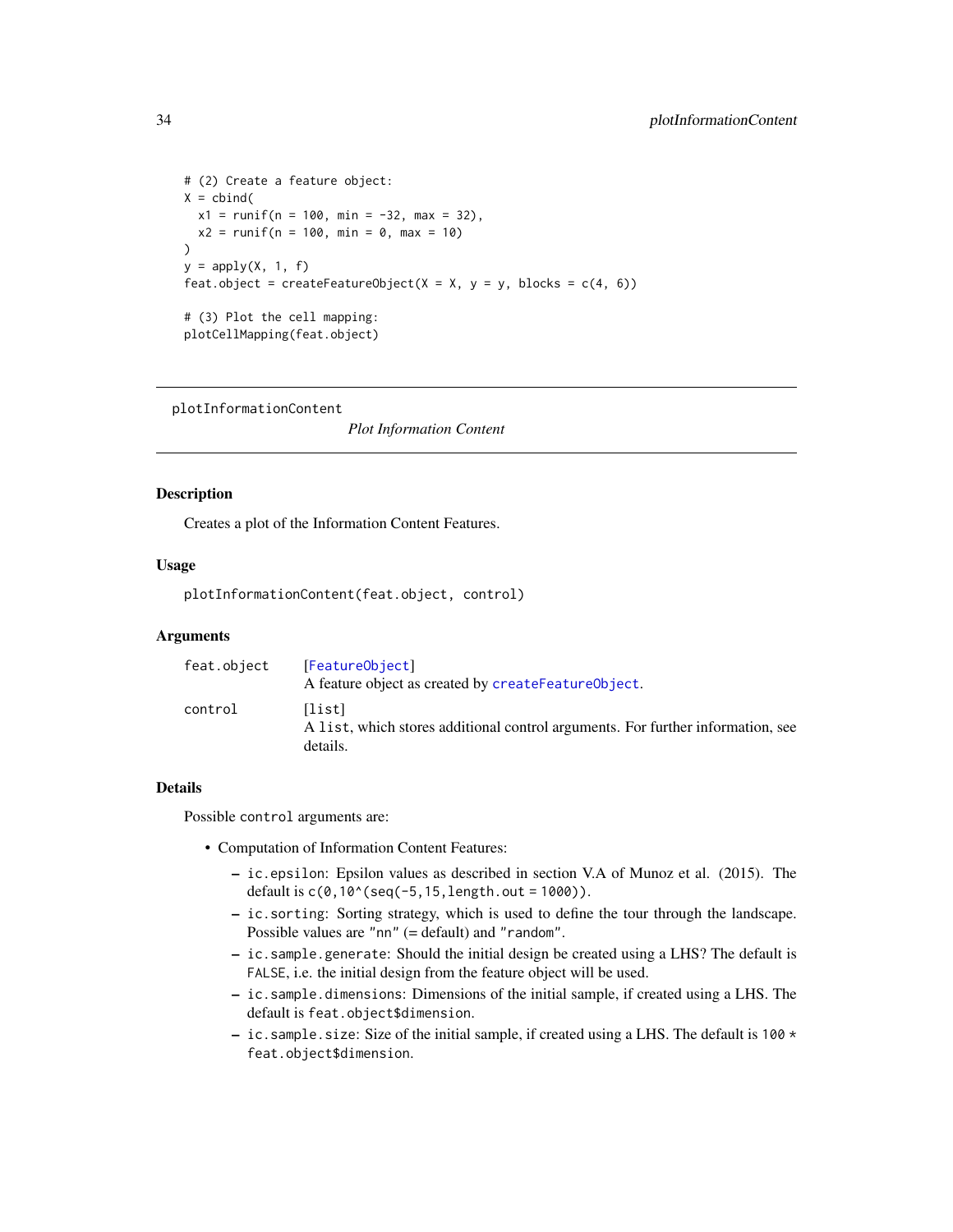- <span id="page-34-0"></span>– ic.sample.lower: Lower bounds of the initial sample, if created with a LHS. The default is 100 \* feat.object\$lower.
- ic.sample.upper: Upper bounds of the initial sample, if created with a LHS. The default is 100 \* feat.object\$upper.
- ic.show\_warnings: Should warnings be shown, when possible duplicates are removed? The default is FALSE.
- ic.seed: Possible seed, which can be used for making your experiments reproducable. Per default, a random number will be drawn as seed.
- ic.nn.start: Which observation should be used as starting value, when exploring the landscape with the nearest neighbour approach. The default is a randomly chosen integer value.
- ic.nn.neighborhood: In order to provide a fast computation of the features, we use RANN::nn2 for computing the nearest neighbors of an observation. Per default, we consider the 20L closest neighbors for finding the nearest not-yet-visited observation. If all of those neighbors have been visited already, we compute the distances to the remaining points separately.
- ic.settling\_sensitivity: Threshold, which should be used for computing the "settling sensitivity". The default is 0.05 (as used in the corresponding paper).
- ic.info\_sensitivity: Portion of partial information sensitivity. The default is 0.5 (as used in the paper).
- Plot Control:
	- ic.plot.{xlim,ylim,las,xlab,ylab}: Settings of the plot in general, cf. [plot.default](#page-0-0).
	- ic.plot.{xlab\_line,ylab\_line}: Position of xlab and ylab.
	- ic.plot.ic.{lty,pch,cex,pch\_col}: Type, width and colour of the line visualizing the "Information Content"  $H(\epsilon)$ .
	- ic.plot.max\_ic.{lty,pch,lwd,cex,line\_col,pch\_col}: Type, size and colour of the line and point referring to the "Maximum Information Content"  $H[\max]$ .
	- ic.plot.settl\_sens.{pch,cex,col}: Type, size and colour of the point referring to the "Settling Sensitivity"  $\epsilon[s]$ .
	- ic.plot.partial\_ic: Should the information of the partial information content be plotted as well? The default is TRUE.
	- ic.plot.partial\_ic.{lty,pch,lwd,cex,line\_col,pch\_col}: Type, size and colour of the line and point referring to the "Initial Partial Information"  $M[0]$  and the "Partial Information Content"  $M(\epsilon)$ .
	- ic.plot.half\_partial.{pch,cex,pch\_col}: Type, size and colour of the point referring to the "Relative Partial Information Sensitivity"  $\epsilon$ [ratio].
	- ic.plot.half\_partial.{lty,line\_col,lwd}\_{h,v}: Type, colour and width of the horizontal and vertical lines referring to the "Relative Partial Information Sensitivity"  $\epsilon$ [ratio].
	- ic.plot.half\_partial.text\_{cex,col}: Size and colour of the text at the horizontal line of the "Relative Partial Information Sensitivity"  $\epsilon$ [ratio].
	- ic.plot.legend\_{descr,points,lines,location}: Description, points, lines and location of the legend.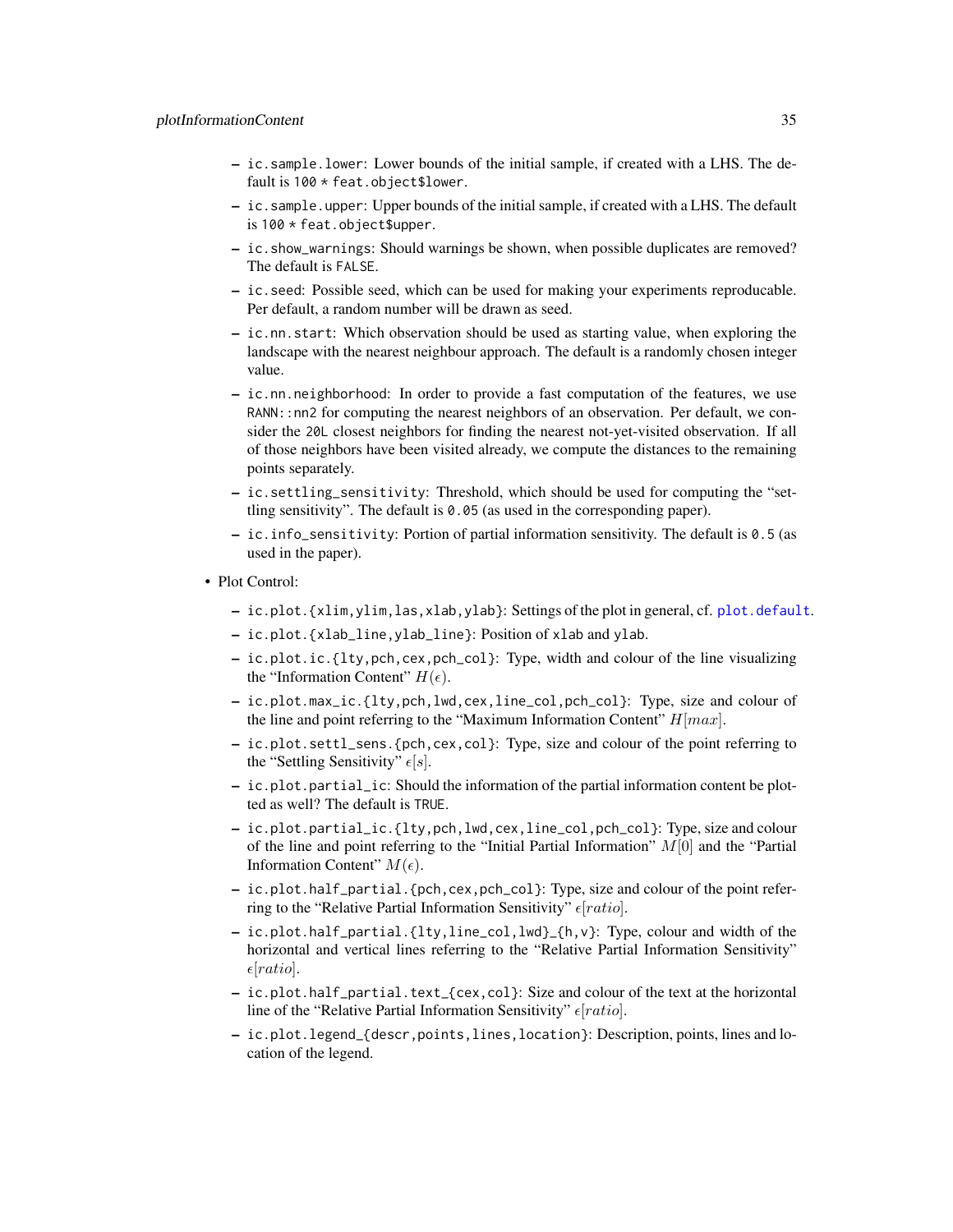# Value

#### plot .

A plot visualizing the Information Content Features.

#### References

• Munoz, M. A., Kirley, M., and Halgamuge, S. K. (2015): "Exploratory Landscape Analysis of Continuous Space Optimization Problems Using Information Content", in: IEEE Transactions on Evolutionary Computation (19:1), pp. 74-87 ([http://dx.doi.org/10.1109/TEVC.2014.](http://dx.doi.org/10.1109/TEVC.2014.2302006) [2302006](http://dx.doi.org/10.1109/TEVC.2014.2302006)).

#### Examples

```
# (1) create a feature object:
X = t(replicate(n = 2000, expr = runif(n = 5, min = -10, max = 10)))feat.object = createFeatureObject(X = X, fun = function(x) sum(x^2))
```
# (2) plot its information content features: plotInformationContent(feat.object)

runFlaccoGUI *Run the flacco-GUI based on Shiny*

#### Description

runFlaccoGUI starts a [shiny](https://CRAN.R-project.org/package=shiny) application, which allows the user to compute the flacco features and also visualize the underlying functions.

#### Usage

runFlaccoGUI()

#### Details

A [shiny](https://CRAN.R-project.org/package=shiny) application is a web-app which can be accessed through a browser.

#### References

- Hanster, C., and Kerschke, P. (2017): "flaccogui: Exploratory Landscape Analysis for Everyone", in: Proceedings of the 19th Annual Conference on Genetic an Evolutionary Computation (GECCO) Companion, pp. 1215-1222, ACM. ([http://dl.acm.org/citation.cfm?](http://dl.acm.org/citation.cfm?doid=3067695.3082477) [doid=3067695.3082477](http://dl.acm.org/citation.cfm?doid=3067695.3082477)).
- Kerschke, P., and Trautmann, H. (2019): "Comprehensive Feature-Based Landscape Analysis of Continuous and Constrained Optimization Problems Using the R-package flacco", in: Applications in Statistical Computing – From Music Data Analysis to Industrial Quality Improvement, pp. 93-123, Springer. ([https://link.springer.com/chapter/10.1007/](https://link.springer.com/chapter/10.1007/978-3-030-25147-5_7) [978-3-030-25147-5\\_7](https://link.springer.com/chapter/10.1007/978-3-030-25147-5_7)).

<span id="page-35-0"></span>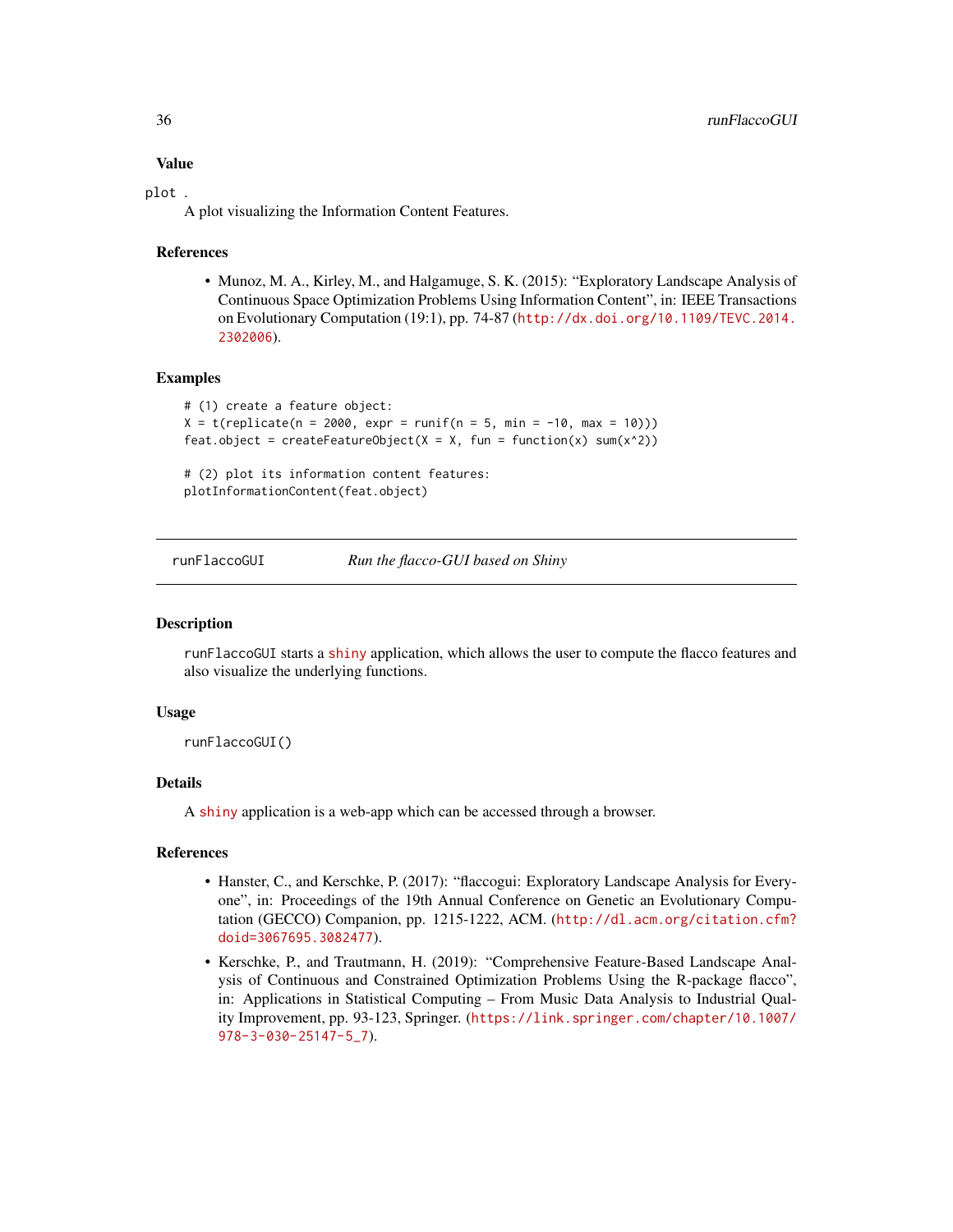<span id="page-36-0"></span>

# Description

SmoofImport is a [shiny](https://CRAN.R-project.org/package=shiny) server function which will control all aspects of the SmoofImportPage-UI Module. It will be called with [callModule](#page-0-0).

# Usage

SmoofImport(input, output, session, stringsAsFactors)

# Arguments

| input            | [shiny-input]<br>shiny input variable for the specific UI module.            |  |
|------------------|------------------------------------------------------------------------------|--|
| output           | [shiny-output object]<br>shiny output variable for the specific UI module.   |  |
| session          | [shiny-session object]<br>shiny session variable for the specific UI module. |  |
| stringsAsFactors |                                                                              |  |
|                  | [logical(1)]<br>How should strings be treated internally?                    |  |

SmoofImportPage *Shiny UI-Module for Batch Import of Smoof Functions*

# Description

SmoofImportPage is a [shiny](https://CRAN.R-project.org/package=shiny) UI-component which can be added to your [shiny](https://CRAN.R-project.org/package=shiny) app so that you get a batch import for a specific [shiny](https://CRAN.R-project.org/package=shiny) function but different parameters.

#### Usage

```
SmoofImportPage(id)
```
#### Arguments

| id | [character(1)]                                               |
|----|--------------------------------------------------------------|
|    | Character representing the namespace of the shiny component. |

# Details

It will load a CSV-file with parameters for the [smoof](https://CRAN.R-project.org/package=smoof) function and calculate the selected features for the specific function.